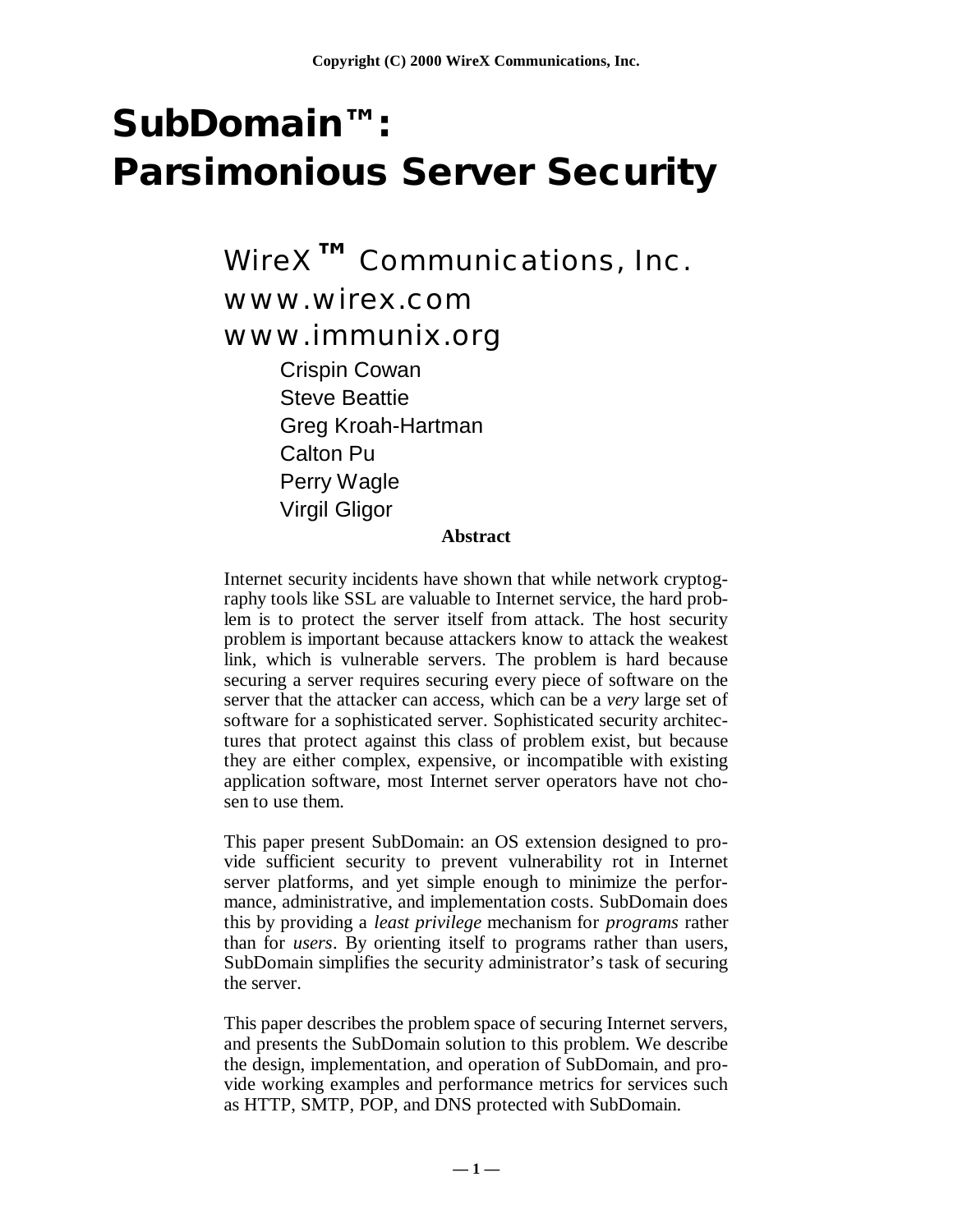## **1 Introduction**

Common server operating systems such as Linux, Windows, Solaris, etc. are subject to *vulnerability rot* as security vulnerabilities (i.e. implementation bugs) are discovered in the component software of these operating systems. For instance, a buffer overflow discovered in the BIND domain name server [15] allowed remote attackers to gain root privileges on a variety of system platforms, and a similar vulnerability in Microsoft's IIS (web server) [21] allows remote attackers to gain administrative control of Windows servers. The recommended defense for general purpose servers is to keep the host system up to date with vendor patches to close these vulnerabilities.

However, many of these systems are being pressed into use as the basis for *server appliances*: servers intended for largely unattended operation by unskilled users. But because these operating systems are subject to vulnerability rot, they need to be frequently upgraded with vendor patches. While this is an acceptable approach for general purpose servers (where a skilled system administrator is expected to maintain the system) it is *not* acceptable to appliance users, who expect a device with the maintenance factor of a toaster.

The classical security solution to vulnerability rot is the notion of *least privilege*: the technique of granting subjects in a system precisely the capabilities they need to perform their function, and no more [33]. Effective use of least privilege *minimizes* the potential damage that results when a trusted program is penetrated by minimizing the degree to which the program is trusted.

Security architectures that provide least privilege mechanisms exist, but because they are either complex, expensive, or incompatible with existing application software, appliance vendors have not chosen to use them. Existing defenses entail these complexities precisely because they were designed to handle the generality of a general purpose server, and thus must deal with *user* least privilege. This generality complicates the least privilege abstraction, making the enforcement mechanism more complex to implement and use.

This paper present SubDomain: an OS extension designed to provide sufficient security to prevent vulnerability rot in server appliances, and yet simplify as much as possible to minimize the performance, administrative, and implementation costs. SubDomain does this by providing a least privilege mechanism for *programs* rather than for *users.* The security restrictions *complement* the system's existing permissions, allowing a *program* to be secured independent of who may be using the program. This notion is especially effective on server appliances, and enables program-specific confinement information to be distributed *with the program* (see Section 4).

By specifically addressing least privilege for programs, we can provide a mechanism that has a relatively small implementation and simple operation. Small implementations are important for security systems to avoid vulnerabilities due to bugs in the enforcement mechanism itself. Simple operation is important for security systems to avoid misconfiguration. Even more so than in most OS design issues, parsimony is critical to security [33] making SubDomain's relative simplicity of design and implementation an important feature.

We present the SubDomain notation for recursively specifying the sub-domain of resources available to a software component, our implementation of SubDomain as an enhancement to the Linux kernel, our application of SubDomain confinement to several example applications, performance metrics on the cost of SubDomain confinement, and our analysis of the security of a system protected by SubDomain.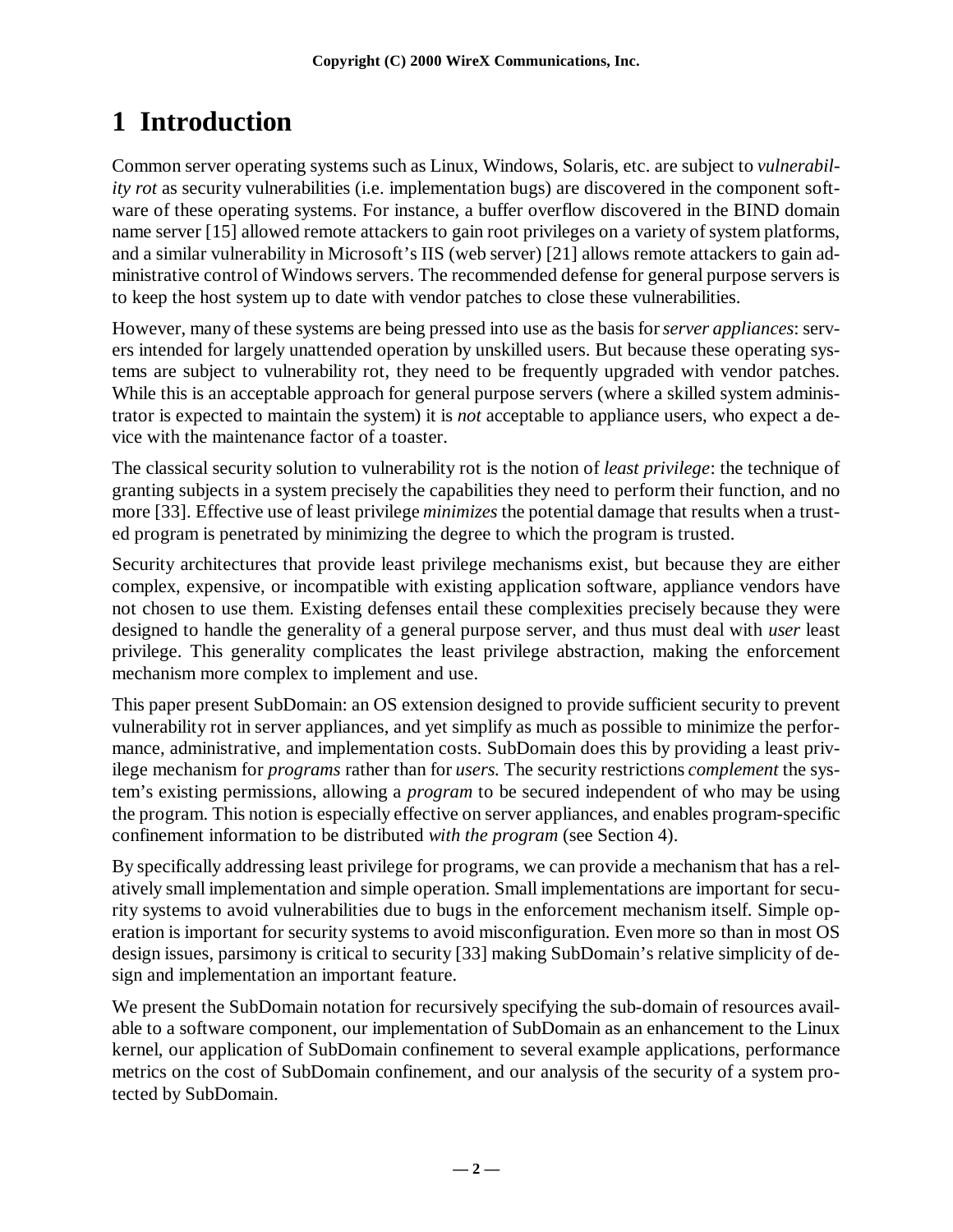The challenge of supporting least privilege is to provide a specification system that is expressive enough to specify privileges that are actually minimal, is convenient enough that administrators can reasonably specify least privileges, and yet preserves compatibility and performance. While SubDomain strives for simplicity relative to other least privilege mechanisms, it provides for finer granularity least privilege in one important regard: SubDomain can confine *arbitrary* software components, at a finer granularity than the native OS process, i.e. procedures and modules. This is especially important for component-based services such as Apache [2] and its loadable modules (see Section 3.2).

The rest of this paper is organized as follows. Section 2 elaborates on the problem of vulnerable/ buggy software, and describes the abstract solution of *least privilege* to minimize the potential damage due to attacks against vulnerable software. Readers familiar with least privilege can skip ahead to Section 3, which describes the SubDomain security enhancement, and how it advances over previous least privilege mechanisms by providing finer granularity, and simplifying the problem of confining suspect *programs*. Section 4 demonstrates SubDomain's compatibility by confining assorted software components, including *sub-process* modules. Section 5 presents the performance costs of SubDomain confinement. Section 6 describes related work specifically addressing the problem of confining suspect programs. Section 8 presents our conclusions.

## **2 The Problem: Vulnerable Programs and Least Privilege**

Many security vulnerabilities result from bugs in "trusted" programs. A "trusted program" is a program that runs with privilege that some attacker would like to have, and the program fails to keep that trust if there is a bug in the program that allows the attacker to acquire that privilege. Some examples include:

- **Buffer Overflows:** Many privileged programs contain "buffer overflow" vulnerabilities, a problem endemic to C programs that provide poor bounds checking on user-supplied input. Buffer overflows are very common [6, 7] and very dangerous [21, 20], allowing attackers to take control of programs from an anonymous node on the internet.
- **Race Conditions:** Many privileged programs also contain "race condition" vulnerabilities. Here, the problem is that careless **root** privileged processes create files without adequate checking for the prior existence of the file. The problem is that the attacker can create a symbolic or hard link in the file system *between* the time the privileged program checks for existence and the time it creates the file, with the result that the **root** program unwittingly uses its authority to corrupt some other critical file [12].
- **Special Character Processing:** While few **root** privileged programs are written in shell scripting languages, many other programs with "interesting" privileges are written as shell scripts, especially CGI/PERL [41] programs for processing web forms. CGI programs run with the authority of the web server, and must process arbitrary input from arbitrary users. If the attacker can provide input (using creative URLs) to a CGI program that yields control to the attacker, then the attacker can gain control of the web server, e.g. the PHF program (included in early NCSA and Apache web servers) allowed the attacker to present a URL to the web server that would cause PHF to start an **xterm** on the attacker's display [14].

Note that while "trusted" usually refers to highly privileged processes (e.g. **root** processes) they can actually be processes with *any* privileges that the attacker wants but does not have. The general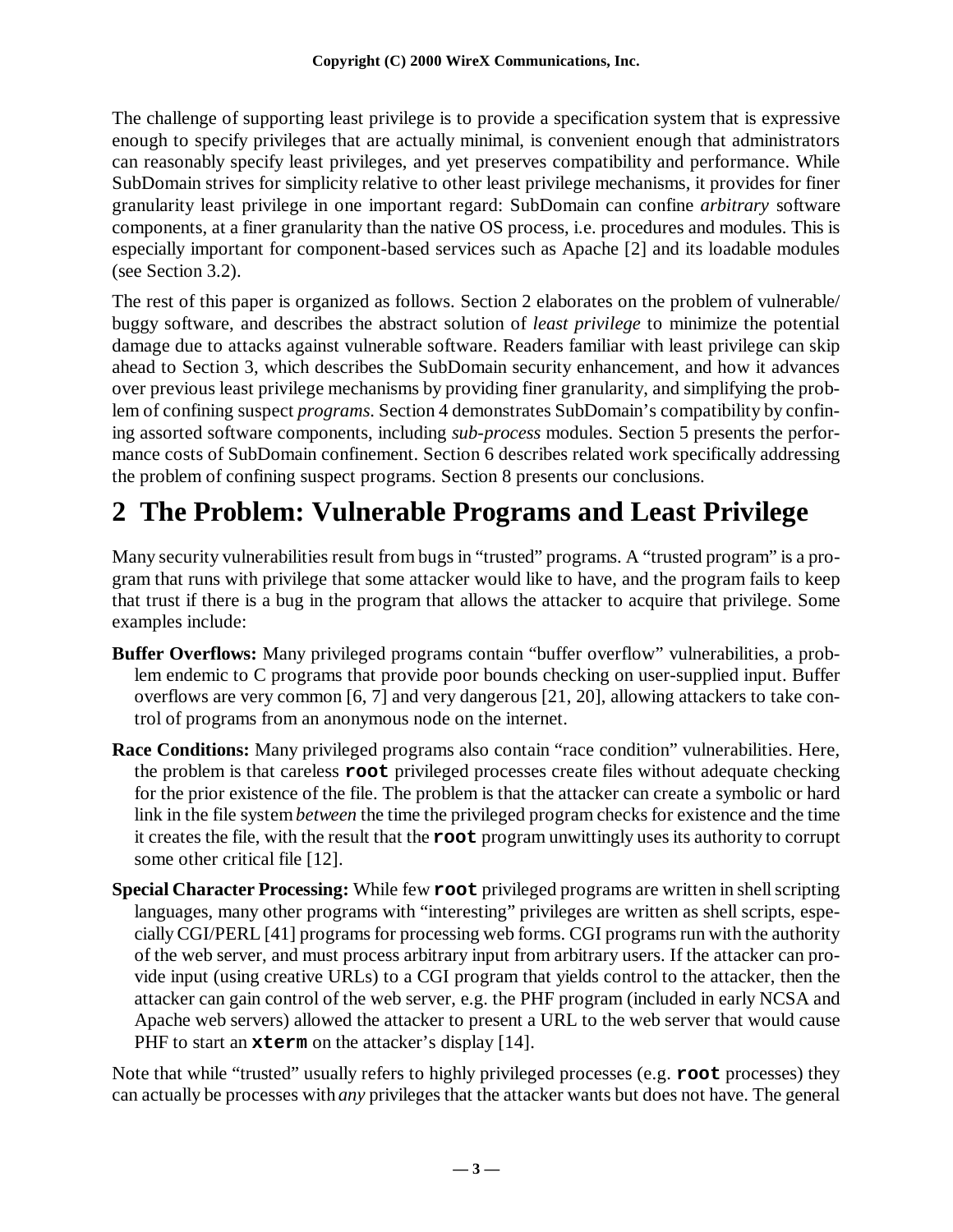case is that any program installed on a computer that processes input from potentially hostile users becomes a potential vulnerability. Eliminating these vulnerabilities requires some form of assurance that the program in question does not contain exploitable bugs, but this kind of assurance is problematic. Some classes of bugs, e.g. buffer overflow vulnerabilities, can be eliminated through various compiler techniques [39, 5, 26, 37]. Other forms of vulnerabilities are undetectable at compile time, e.g. race conditions [12] and general logic errors.

The only way to assure the complete absence of a security vulnerability in a program is through expensive manual verification. In the absence of such verification, one must either suffer the risk of potential vulnerabilities, or *contain* the potential damage. Note that the activities we seek to constrain are "those that cause damage to the system," i.e. *safety properties* [1] with respect to *integrity*. We are not addressing other security issues, such as *information flows* [27] that might disclose secrets. Readers already familiar with least privilege mechanisms can skip to Section 3 for a description of Subdomain, our contribution to the field.

### **2.1 The Solution: Least Privilege**

The classic solution to the problem of unknown security vulnerabilities is to perform each activity with the *least privilege* required to complete that task [33]. While this does not *stop* exploitation of these vulnerabilities, it does *contain* the damage as much as possible. An attacker who gets control of a least privilege process can, at most, read secrets and corrupt data that the exploited process has access to, and no more.

The challenge of supporting least privilege is to provide a sufficiently *fine-grained* mechanism to specify privileges that are actually minimal, while also preserving compatibility and performance. It is conceptually simple to divide system privileges into fine-grained units and then attribute the exact required privileges to a given activity, but the result of such an approach is specification notation that is tedious to maintain (breaking compatibility) and an enforcement mechanism that is slow (breaking performance).

Practical least privilege therefore involves abstracting the system resources to expedite least privilege specifications. Matching least privilege abstractions to native OS resources in turn enables efficient least privilege enforcement. Least privilege is also a useful notion in managing *user* privileges, leading many systems to combine least privilege for users and programs into a single mechanism, as described in Section 2.1.1.

However, if the problem is bugs in programs that can be accessed by completely untrusted users, then user-oriented least privilege mechanisms may become awkward or inadequately expressive. Section 2.1.2 describes some more elegant approaches to using user privilege mechanisms to confine suspect programs. Section 3 discusses SubDomain, our OS security enhancement that particularly address the problem of least privilege for programs, and Section 6 discusses related work specifically aimed at program confinement.

#### **2.1.1 Using User Privileges to Confine Programs**

Least privilege for users is a classic way of structuring a system, and many operating systems provide facilities for constraining the privileges of a given user. User-oriented least privilege facilities can be adapted to confining collection of programs by creating a *synthetic* user, and then running the program as that user.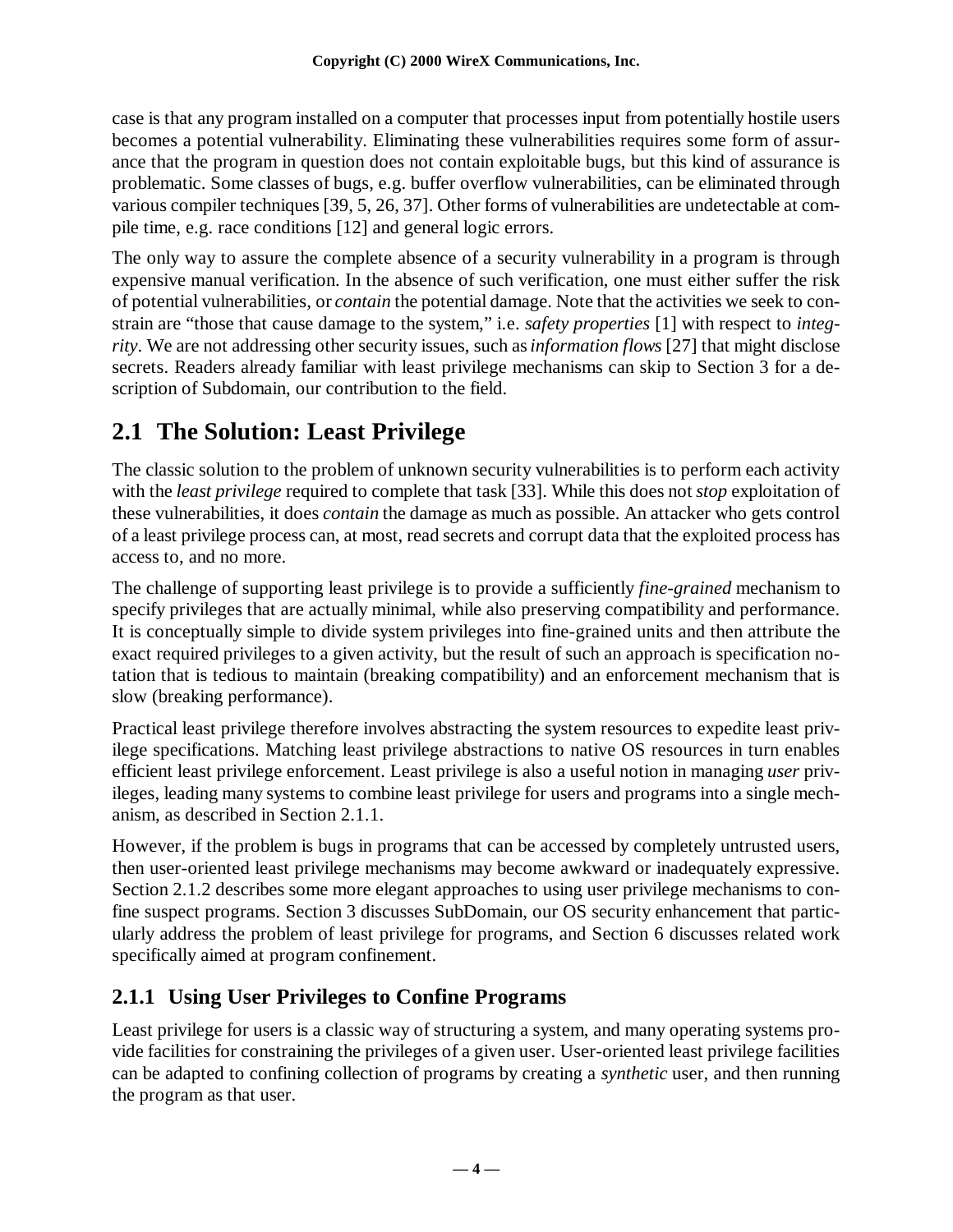The classic example is the UNIX setuid facility: the **setuid** bit for an executable file indicates that the program runs with the privilege of the owner of the file instead of the privilege of the invoking user. Often this is used to create **setuid root** programs that provide controlled access to protected resources by *expanding* the privileges the program runs with to be all of **root**'s privileges. To use **setuid** to confine a program to a *smaller* set of resources, a new *synthetic* user can be created that has those privileges, e.g. **nobody**. Programs can then be made **setuid nobody** to confine their actions to a small set of privileges.

One limitation to this approach is that *all* user-IDs, even synthetic user-IDs, can access all files on the system that permit "other" accesses. Another limitation to this approach is that only root can create new user-IDs. The result is that normal users cannot construct *ad hoc* "sandboxes" for programs that they may choose to install and run. Users are then left with their choice of:

- beg the system administrator to create a new user-ID for them,
- do not install software that is not trusted,
- run untrusted software without protection, none of which is very appealing.

So in principle, synthetic user-IDs and the **setuid** mechanism can support least privilege for programs, but in practice it forces **root** to do all the work. Therefore this technique is rarely deployed, people run un-trustworthy software with much more privilege than is necessary, and suffer the consequent security risks.

#### **2.1.2 Users and Roles**

Because synthesizing user-IDs is awkward, the notion of a *role* emerged. A role is a collection of related privileges [2]. In 1986, Bobert and Kain introduced the notion of *type enforcement*: objects (files) are assigned to *types*, subjects (processes) are assigned to *domains*, and tables determine which domains have access to which types. Badger et al expanded on this notion [7, 8]. In a similar vein, *role-based access control (RBAC)* [22, 34] assigns users to roles, and then grants privileges to the roles.

Similar to the **setuid** approach described in Section 2.1.1, roles can be pressed into service confining programs to a least privilege set of resources by assuming a specific role just prior to executing the program. While using roles to confine programs is more elegant than synthesizing user-IDs, it is still fundamentally overloading a user-oriented access control mechanism to manage software defects. In Section 3, we describe our mechanism to specifically address the problem of vulnerable software.

## **3 SubDomain Security: Recursive Component Confinement**

SubDomain is a kernel extension designed specifically to provide least privilege confinement to suspect programs. SubDomain allows the administrator to specify the *domain* of activities the program can perform by listing the files the program may access, and the operations the program may perform. SubDomain restrictions *complement* the native access controls, in that SubDomain never *expands* the set of files a program may access, i.e. any file access must pass the native access controls and the SubDomain restrictions before access is granted. Thus SubDomain confinement makes a program monotonically safer to run.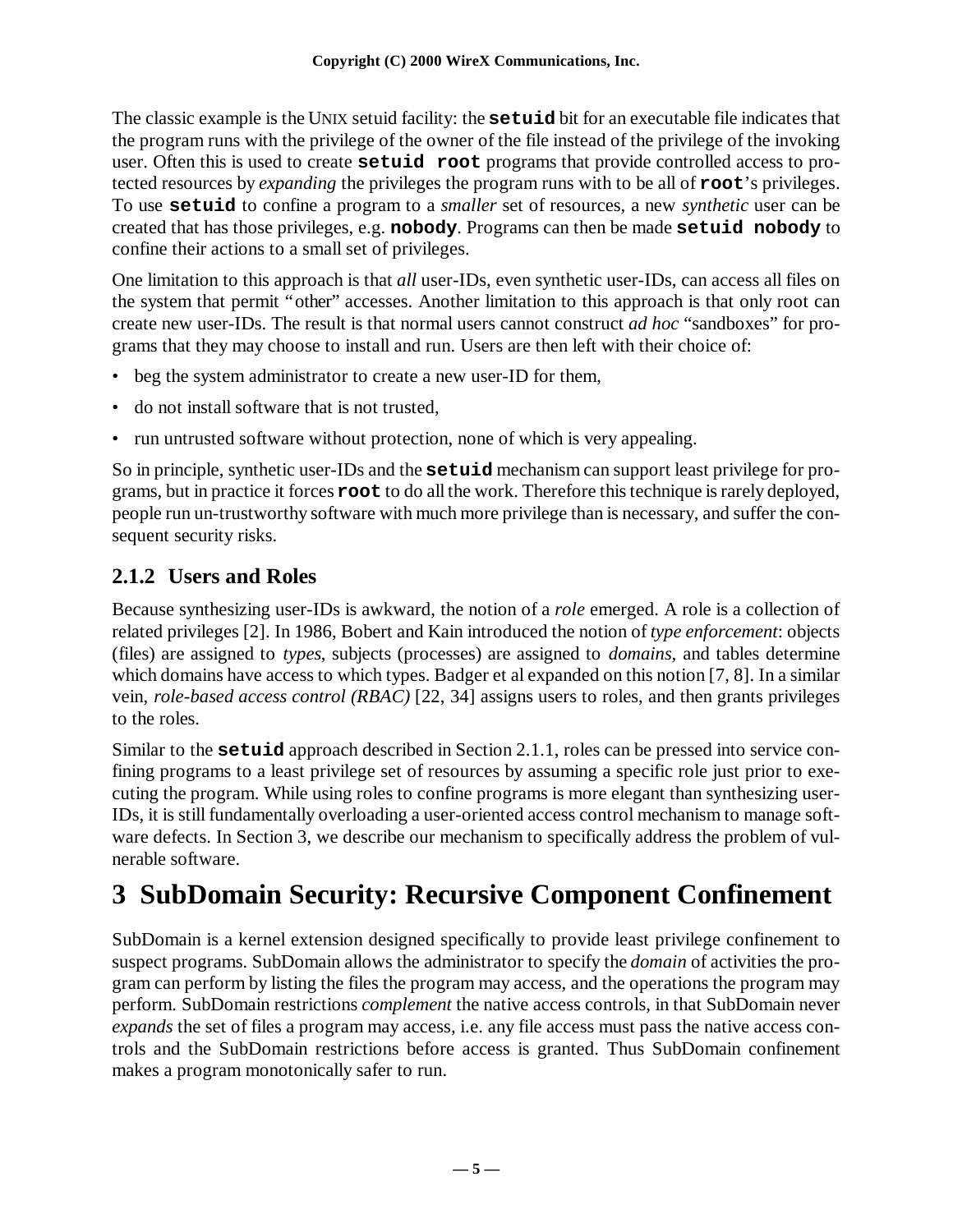```
foo {
/etc/readme r,
/etc/writeme w ,
/usr/bin/bar x ,
/mydir/* r,
}
```
#### **Figure 1 Trivial SubDomain**

Section 3.1 describes the SubDomain notation and semantics. Section 3.2 explains how SubDomain leverages work in safe programming models like *proof-carrying code* [30] to achieve component confinement *below* the granularity of a native process. Section 3.3 describes the SubDomain implementation.

#### **3.1 SubDomain Notation & Semantics**

Figure 1 shows a trivial SubDomain specification, in which the **foo** program is given read access to the **/etc/readme** file, write access to the **/etc/writeme** file, and execute access to the **/ usr/bin/bar** file. When ever the program **foo** is run, by any user, it is restricted to access these specified files with these modes. SubDomain profiles can also grant access to directories through simple globbing, i.e. the profile in Figure 1 grants the **foo** program to all files in **/mydir**.

The **x** (execute) capability is of particular importance: what restrictions should apply to the child process? By default, the child process inherits the parent's SubDomain, preventing the confined program from "escaping" its confinement by executing an unrestricted child process. However, sub-components of an application may require different capability sets than the application as a whole. For instance, games only need strong privileges to initialize video controllers, and mail delivery agents only need strong privileges to actually write to a user's mail box. Thus child programs can be given different constraints by specifying a *relative subdomain*, denoted by a **x** followed by a + or - followed by a SubDomain specification. For example, Figure 2 shows a SubDomain for **foo** that says that when the sub-component **bar** is run, it can *also* have write permission to the **/ etc/otherwrite** file. Conversely, it says that when **foo** runs the sub-component **baz**, it may *not* write to the **/etc/writeme** file.

Sub-components may also want a SubDomain that is completely unrelated to the parent domain. For example, a web server application might need to send some e-mail while processing a web form, and thus invokes a mail delivery agent whose SubDomain is completely different. We support this need with *absolute subdomains*, denoted by a subdomain specification following an **x** *without*  $a + or a$ . Figure 3 shows an example absolute subdomain in which the bar program run from the **foo** program has access to a completely different subdomain than the **foo** program.

When a confined process tries to perform a file operation that is not permitted, two things happen:

| foo $\{$     |    |                                    |        |
|--------------|----|------------------------------------|--------|
| /etc/readme  | r, |                                    |        |
| /etc/writeme | w, |                                    |        |
| /usr/bin/bar | x  | $+\frac{7}{6}$ /etc/otherwrite     | $w \}$ |
| /usr/bin/baz | X  | $-\frac{1}{\epsilon}$ /etc/writeme | $w$ }  |
|              |    |                                    |        |

#### **Figure 2 Relative SubDomain**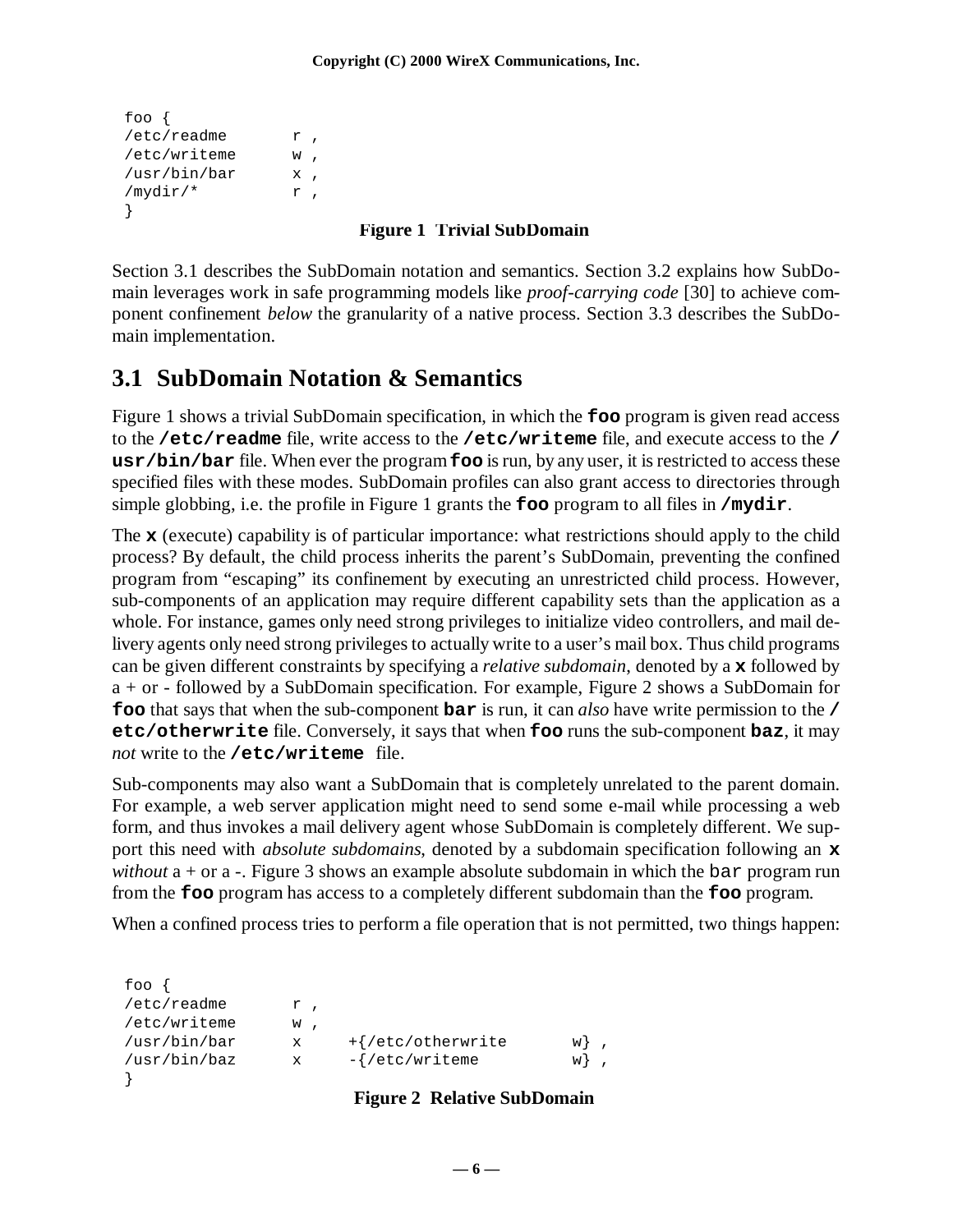- 1. The syscall returns with the error EPERM, just as if the attempt had failed due to a standard UNIX file system permission error.
- 2. The kernel generates a syslog entry describing the attempted violation. Intrusion detection systems can thus collect what ever information they want, and act accordingly.

#### **3.2 Sub-process Confinement**

Section 6 describes several other systems that provide program-confinement mechanisms. However, with the exception of Java [4] the smallest component that they can confine is a native OS process. In contrast, SubDomain provides the unique feature of being able to confine components that are only a *portion* of an OS process. Historically of little practical interest, the need for sub-process confinement comes from the rise in popularity of scriptable servers and loadable modules. Let us expand upon these concepts.

A "scriptable server" is a server program that, from time to time, interprets a script or a program within itself, i.e. *server-side includes* [5], PHP web pages [6], Java *servlets* [3], etc. Such scripts are legitimately sub-component programs requiring separate confinement. Scriptable servers often have their own security mechanisms, but in depending on such restrictions, we are depending on application correctness, which is the dependence we seek to avoid in the first place. We would rather have a confinement mechanism that can be enforced by the operating system so that we do not depend on the correctness of the server application.

"Loadable modules" or "plug-ins" is the notion of providing a (fairly) fixed API in an application so that extensions to can be loaded into the application, either at start-time or run-time. "Plug-in" is the common term for desktop applications (i.e. Netscape Navigator & Shockwave, Microsoft Word and EndNote) while "module" is the common term for servers (e.g. Apache and mod\_perl).

The **mod\_perl** module for Apache provides a perfect example of the sub-process problem. PERL scripts run at the behest of the Apache web server are normally interpreted by starting a separate process to run the PERL interpreter, and then interpreting the PERL script in that separate process. **mod\_perl** loads a PERL interpreter directly into the Apache process to avoid the cost of starting the PERL interpreter process. While this is good for server throughput, it is bad for security:

- Bugs in **mod\_perl** can crash the Apache web server process.
- Program-confinement mechanisms that only operate on OS processes cannot confine scripts interpreted by **mod\_perl** separate from the Apache web server process.

The SubDomain solution to the "scripting & module" problem is to provide for subdomains for sub-process components, in cooperation with the enclosing application. The notation for a sub-process subdomain is unchanged from that of separate-process subdomains shown in Figure 1 through

```
foo {
/etc/readme r,
/etc/writeme w ,
\{ \text{usr/bin/bar} x {
     /usr/lib/otherread r,
     /var/opt/otherwrite w ,
     } ,
}
```
#### **Figure 3 Absolute SubDomain**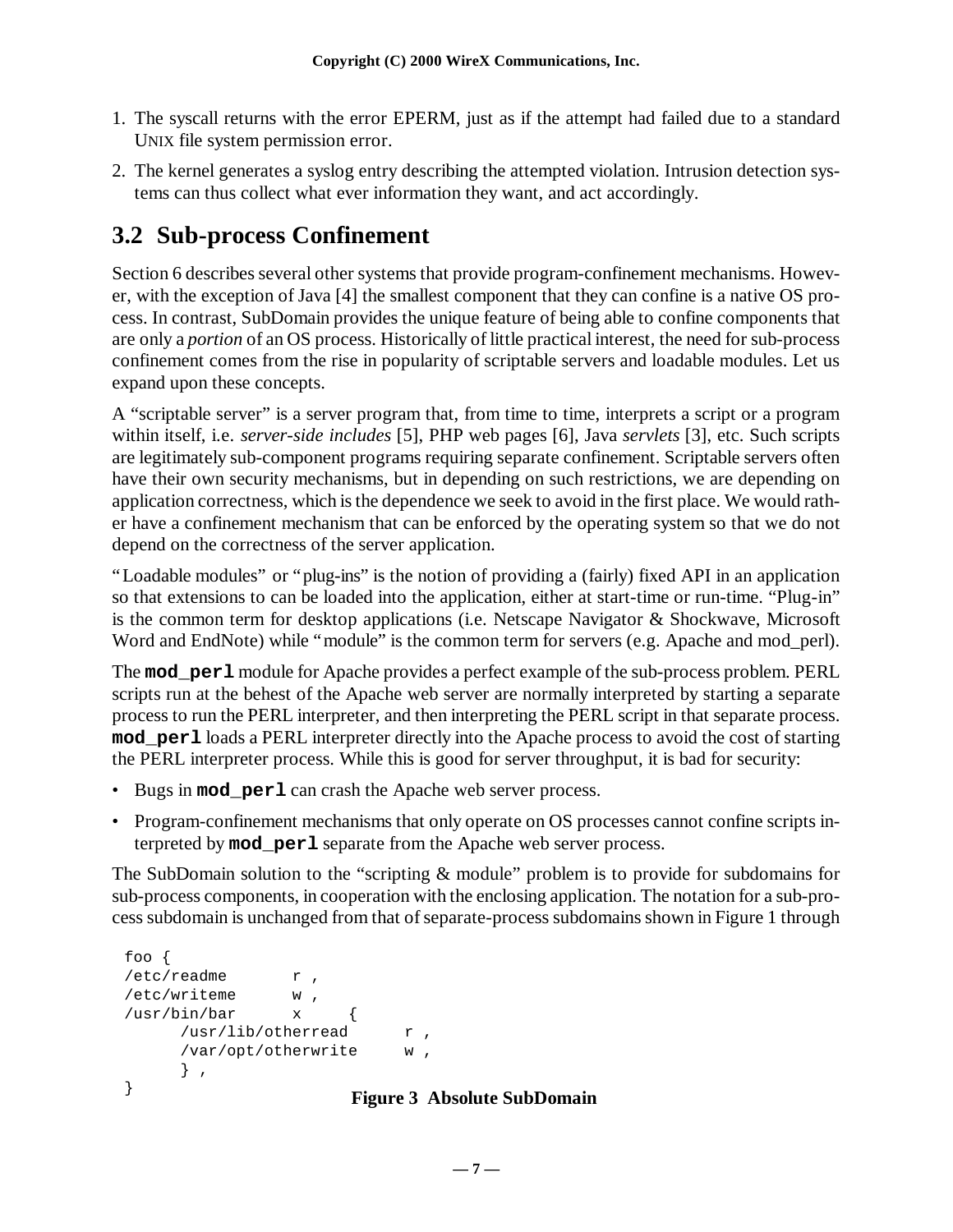Figure 3. The effect is to create a variety of "hats" that process can wear, one for each sub-process component that it calls. The "cooperation" required from the enclosing program is that it should call the new **change\_hat()** system call before calling the sub-process component.

The requirement to call **change\_hat()** implies that we are once again trusting the application, which SubDomain is supposed to avoid. However, we are trusting the application code a great deal *less*, in that the application only has to make appropriate calls to **change** hat(), which is much simpler than constructing and enforcing an effective "sandbox" environment [9]. Successfully calling **change\_hat()** with the name of a sub-component before calling the sub-component seems easy enough to do correctly.

In addition to the requirement that enclosing application correctly calls **change\_hat()**, we also require that the sub-component does *not* call **change\_hat()** to escape to a more liberal subdomain. Here, we employ a *cookie* argument to change\_hat() to prevent the confined module from escaping. The containing process initially calls **change\_hat()** with a particular cookie value, and further **change** hat () calls that do not provide a matching cookie argument are treated as security violations.

Thus for the containing process to prevent sub-component from escaping from the **change\_hat()** SubDomain, it need only provide a cookie value that the contained sub-component cannot easily guess. We recommend fetching a word from **/dev/random**, but any reasonable source of entropy can be used.

The security of this method depends on the sub-component *not* being able to read the parent process's cookie value. Here, SubDomain can leverage the power of *language*-based security protection systems such as proof-carrying code [30], strong type checking [39, 26, 37], and other language-based protection schemes [24, 40]. Such methods can, in principle, *prove* that the sub-component will not invoke the **change\_hat()** system call.

Programing language techniques provide powerful protection, but also impose significant practical constraints, not the least of which is that the sub-component needs to be written in a particular language. In practice, we can still get reasonable assurance that the sub-component cannot read the containing process's cookie value if it is written in a scripting language, i.e. a language that is *interpreted* rather than one compiling to native CPU instructions. In the practical setting of scripts for web servers, most such programs that are executed by loadable modules are scripting languages, e.g. PERL [41], PHP [6], and Java [3]. While no *formal* assurances are available, in practice it is easy to trust, say, **mod\_perl** to not address random memory.

To see the power of this approach, consider the chronic problem of securely supporting Microsoft's "Front Page Extensions," a collection of non-standard HTML tags that the server interprets to provide more dynamic HTML content. Microsoft provides a **mod\_fp** Apache module and collection of helper programs, but they have a poor security history [36]. There is no current practical method to securely support **mod\_fp**.

SubDomain can solve the **mod\_fp** problem by treating web pages containing "Front Page Extensions" tags as sub-components, and assigning each such page to a subdomain. So long as the **mod\_fp** module can be trusted not to call the **change\_hat()** system call, then no errant action of **mod\_fp** can violate the security policy of the subdomain for the page it is interpreting.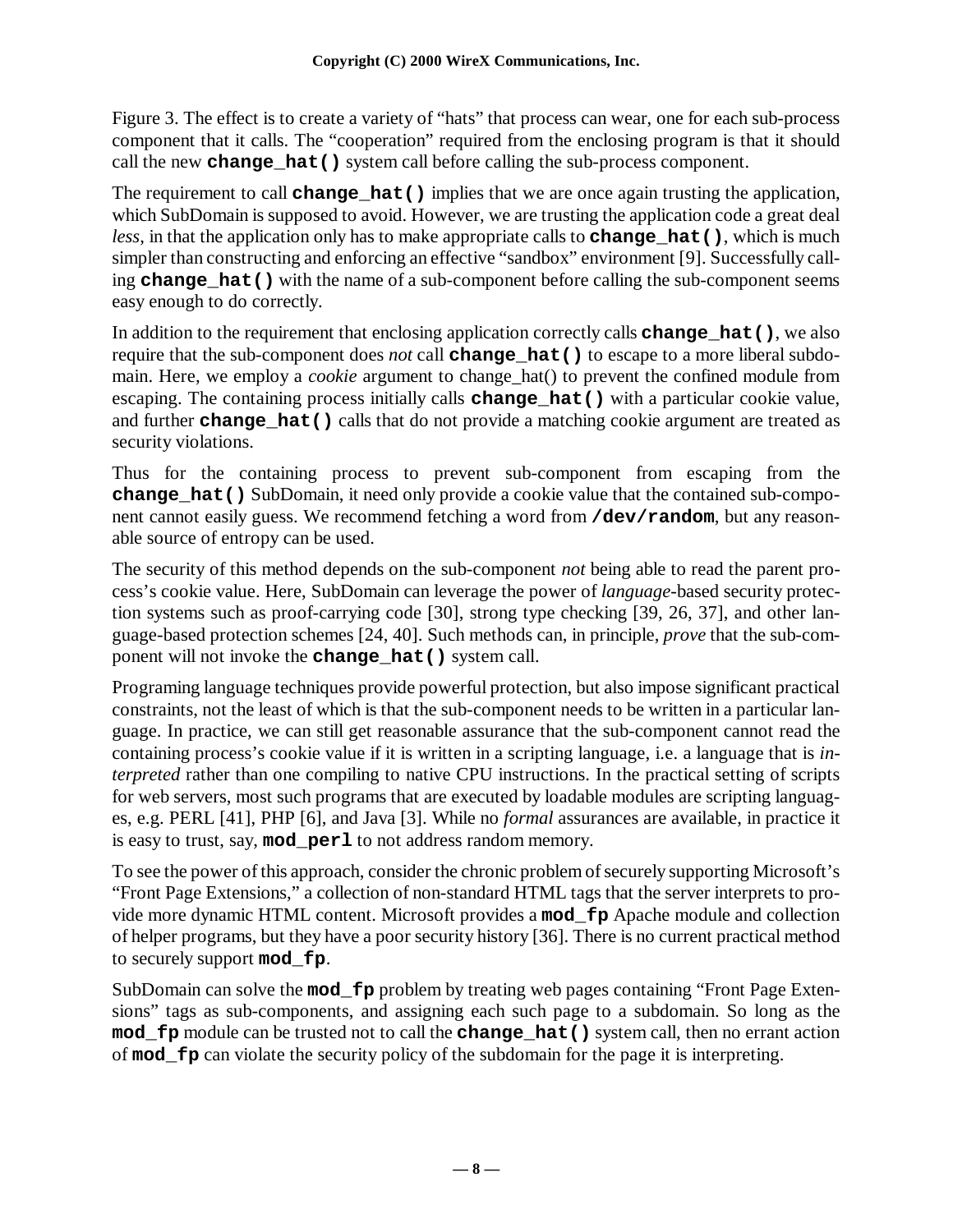

**Figure 4 SubDomain Implementation**

### **3.3 SubDomain Implementation**

The basic architecture of SubDomain is shown in Figure 4. The SubDomain policy engine is implemented as a Linux [27] loadable kernel module. Following the usual UNIX permissions checking, the relevant system calls (**open()**, **exec()**, **read()**, etc.) are modified to check if the calling process is a confined process. If so, the request is referred to the SubDomain module for further inspection. The SubDomain module then either returns normally (if the request is permitted) or returns an EPERM error (if the request is denied).

Once loaded, the SubDomain module disables module unloading to prevent tampering with the SubDomain policy engine. A user-level parser reads subdomain profiles from **/etc/subdomain.d/\*** to convert the textual representation of profiles into kernel data structures, and inserts the updated profiles into the kernel via a **sysctl()** interface. By convention, the **/etc/subdomain.d/foo** file would confine the **foo** program, but as shown in Section 3.1, the actual name of the confined program is in the file, so confining multiple components with a single file is possible. Only root processes can access this kernel interface, and SubDomain-confined programs may *not* access the profile interface. In future work we will add further authentication requirements to the kernel's profile interface.

### **3.4 SubDomain Parsimony**

SubDomain is simpler than competing least privilege mechanisms described in Section 6 in both implementation and usage. With regard to implementation, the SubDomain module and kernel patches amount to 4500 lines of C code, and the non-kernel parser is 825 lines. In contrast, the DTE kernel enhancement [7, 8] is over 40,000 lines of code. The relatively simple semantics of SubDomain enable a smaller implementation. "Smaller" is important for security systems, where correctness is critical, because bugs are approximately liner in code size.

SubDomain's usage is simpler than its competitors in that it is easier to devise and inspect SubDomain confinement profile than in other systems, which we elaborate on in Section 4.

## **4 SubDomain Compatibility**

We test the compatibility of SubDomain by putting it to work confining a variety of software components common to Internet servers, both large and small. SubDomain can confine binary-only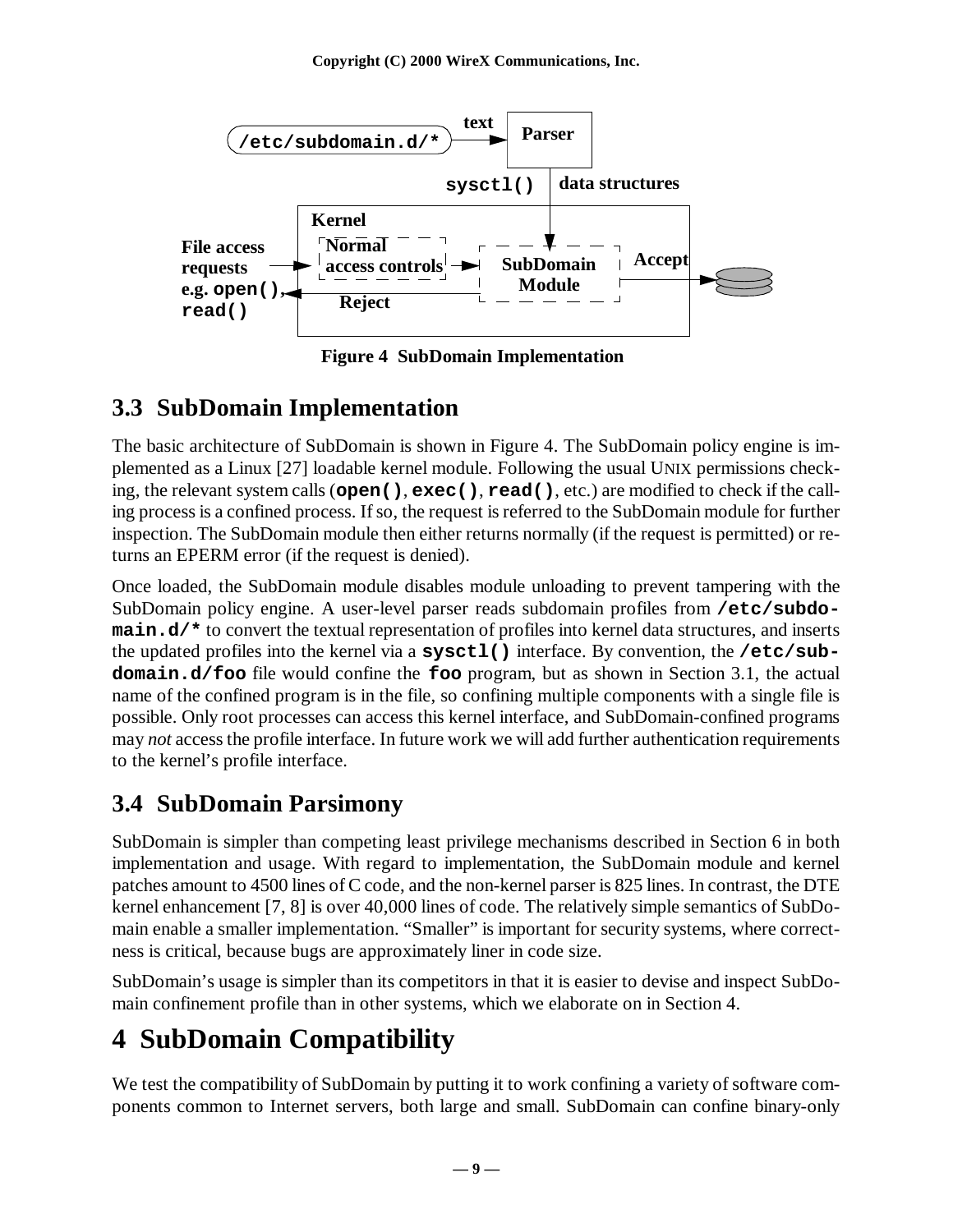programs, so long as there is no need for sub-process confinement. If sub-process confinement is required, then the program source needs to be edited and re-compiled to insert appropriate calls to **change\_hat()** (see Section 3.3).

Like the "synthetic user" approach in Section 2.1.1, SubDomain confinement requires administrator intervention. However, SubDomain confinement is easier for the administrator in the following ways:

- **Ease of Application:** A SubDomain profile does not interfere with any other aspects of the system except the SubDomain mechanism. Thus it is easy to install a Subdomain profile along with the confined program. In particular, because the SubDomain profile is independent of the system the program is being installed on, the profile can be *included* with the program being distributed. In contrast, it is difficult to include a synthetic user in conventional program packages (e.g. tar balls or RPM packages).  $<sup>1</sup>$ </sup>
- **Ease of Inspection:** It is easy for the administrator to inspect a SubDomain specification to determine the precise aspects of the system that are exposed to that program. In contrast, the exposure entailed by a synthetic user is non-obvious: the administrator must consider all files that are accessible to "anybody," which is a non-trivial exercise on non-trivial file systems.

The Kernel Wrapper approach [23] (see Section 6.5) provides for confinement scripts that are full Turing-equivalent programs. While this provides extensive flexibility, it also means that the completeness and safety of an inserted kernel wrapper is not amenable to automatic analysis. In contrast, SubDomain profiles are easy to inspect to determine the security implications of updating a SubDomain profile. Furthermore, it is *strictly* safe to install a SubDomain profile where none existed before, because SubDomain strictly limits program privileges.

These factors have important implications for software distribution. Because SubDomain confinement profiles are system independent and guaranteed to be safe to install, it becomes feasible to package SubDomain confinement *with the program itself*. Thus an end user can consider installing a new program on a server appliance, and because of the SubDomain confinement information packaged with the program, the user can understand the security implications of installing that program. In future work, we plan to develop future tools that will assist the administrator in determining the security implications of a set of SubDomain confinements

Which programs need to be confined with SubDomain depends on the convenience and security needs of the host system, and thus is an adjustable policy. The administrator can specify which of the following classes of programs must be confined with SubDomain before they are allowed to execute at all:

- **All Programs:** All programs that execute on the host must be associated with a SubDomain, either explicitly, or inherited from a SubDomained parent program. This mode is suitable for bastion hosts.
- **All Listed User-IDs:** All programs running under one of the user-IDs specified by the administrator must be associated with a SubDomain. For instance, the httpd user-ID runs many programs on behalf of the web server, and SubDomain confinement ensures that these programs will not

<sup>1.</sup>Note that bundling synthetic user IDs is exactly the approach taken by **qmail** [11], which results in excellent security for **qmail**, but also imposes substantial packaging difficulties that have hampered **qmail**'s spread.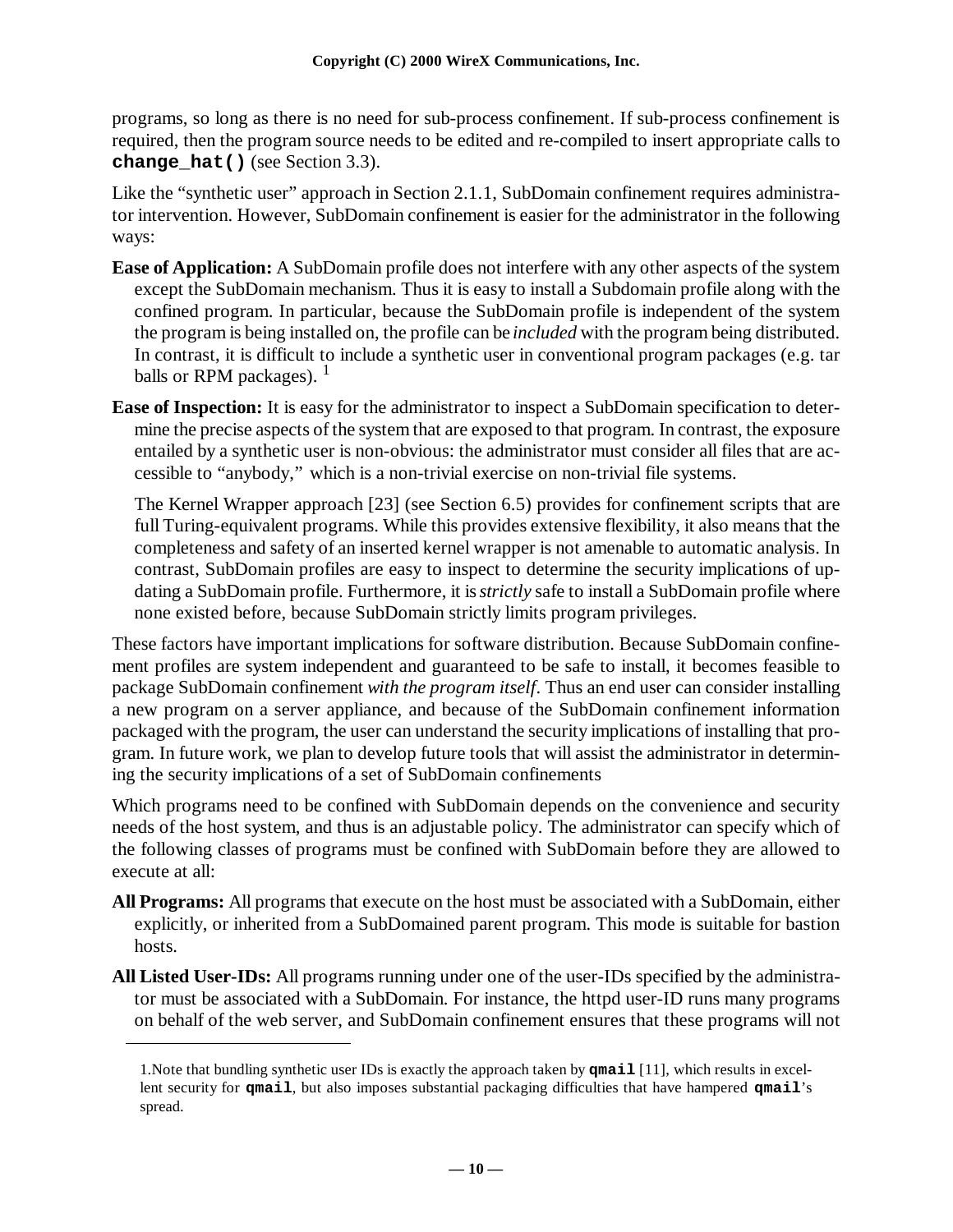affect other parts of the system. This mode is suitable for confining a potentially vulnerable collection of services on a system that also hosts critical data.

- **All root Programs:** All programs running with a real or effective user-ID of "root." This mode allows a SubDomain profile to be used to achieve the classic goal of breaking up root's all-toopowerful privileges. The (defunct) POSIX 1.e "capabilities" model subdivided root's powers into a static set of 32 separate groups of "capabilities", and individual programs could assume *part* of root's powers by flipping on one or more of these sets of capabilities. SubDomain allows arbitrary sets of privileges to be grouped together, rather than accepting the groupings specified by POSIX 1.e.
- **Only Specified Programs:** Only the programs that have a SubDomain specified are thus confined, i.e. "default allow." This mode assumes that all programs on the host are adequately secured *except* for the programs being SubDomained. While not especially secure, this mode is convenient, e.g. for use on a client workstation to run a suspect program recently downloaded from the Internet.

The procedure for confining a program is to start with a null subdomain specification, run the application, observe the system log for complaints about attempts to access files outside the subdomain, and then add those files to the subdomain specification. This procedure is presently manual, because due consideration is required for two stages in this procedure:

- **Running the application:** The application needs to be run under all of the "kinds" of input that it is expected to experience in a production environment, i.e. a comprehensive test suite. Determining these inputs requires some knowledge of the application to ensure complete coverage. Failure to provide complete coverage results in a subdomain that is too "tight", and the application will occasionally fail to access resources that it needs.
- **Granting the privilege:** We are confining the application precisely because we do *not* trust it, and therefore we cannot automatically assume that every file the application tries to access under test is a legitimate file for the program to access. The file should be included in the subdomain only after due consideration of the security implications.

For applications where source code is available, predicting the set of required resources should be feasible. If anticipating the set of files an application needs to access is truly difficult, then it is quite likely that the application represents a significant security threat, and should not be installed on hosts requiring security.

For applications where source code is not available, a run-time testing methodology must be used to experimentally identify all of the file resources that a program may try to access. To facilitate this, we use the **dep** program that we developed for the InDependence project [16] (funded by a student grant from USENIX). This program uses **strace()** to monitor the execution of a subject program, and amasses a list of all the files accessed. **dep**'s use of **strace()** imposes heavier performance and compatibility overhead than SubDomain, but is none the less sufficient for exploring the file system domain of many programs. To further ease use, **dep** accumulates files accessed across multiple runs, so that a large test suite can be applied, and then the list of files accessed inspected once at the end of testing.

An example subdomain profile is shown in Figure 5, providing all of the resources needed to run the wwwcount CGI program (a popular web page hit counter program). Note the use of simple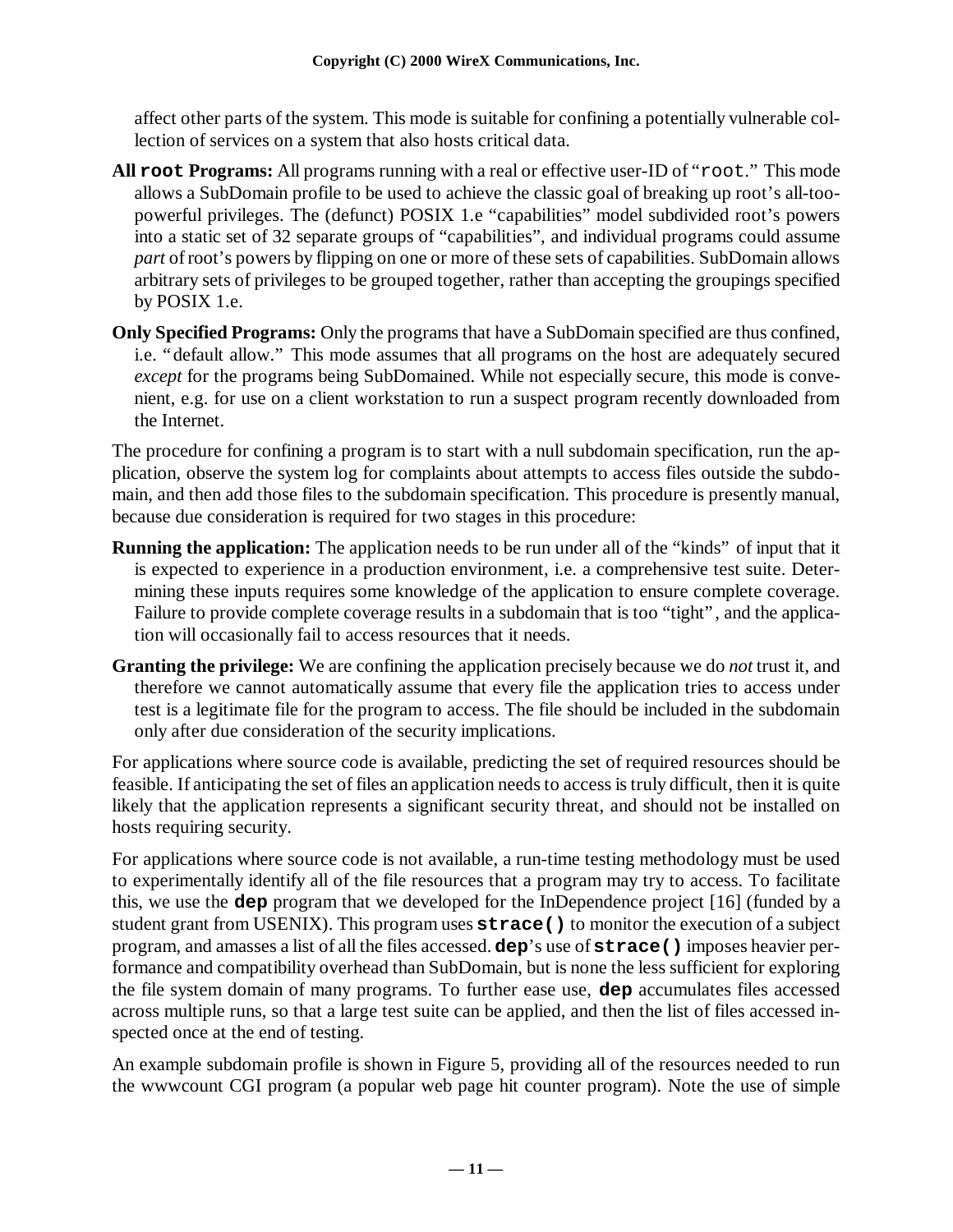| /home/httpd/cqi-bin/Count.cqi          |                               |
|----------------------------------------|-------------------------------|
| /etc/ld.so.cache                       | r,                            |
| $\lambda$ lib $\lambda$ lib $\star$    | r<br>$\overline{\phantom{a}}$ |
| /lib/ld-linux.so.2                     | r<br>$\overline{\phantom{a}}$ |
| /etc/nsswitch.conf                     | r<br>$\overline{\phantom{a}}$ |
| /etc/www.counter.conf                  | $r$ ,                         |
| /etc/localtime                         | r<br>$\overline{\phantom{a}}$ |
| /var/log/httpd/www.count/www.count log | rw                            |
| /var/lib/www.count/*                   | r,                            |
| /var/lib/www.count/data/*              | rw                            |
|                                        |                               |

#### **Figure 5 Subdomain for wwwcount CGI script**

globbing to reduce the size of the subdomain specification when access to an entire directory is required. Figure 6 shows a more elaborate profile for the Apache web server itself, under a particular configuration. A list of some of the programs that we have confined and tested, along with the size of their subdomains, are listed in Table 1.

#### **5 SubDomain Performance**

Here we present a variety of SubDomain performance measurements. Section 5.1 describes our microbenchmarks on mediated system calls, and Section 5.2 describes our macrobenchmarks on a confined PERL script interpreted by the **mod\_perl** Apache module.

| /usr/local/apache/bin/httpd {               |    |              |
|---------------------------------------------|----|--------------|
|                                             | r  |              |
| /dev/null                                   | rw |              |
| /dev/urandom                                | r  |              |
| /etc/group                                  | r  | $\mathbf{r}$ |
| /etc/hosts                                  | r  | $\mathbf{r}$ |
| /etc/host.conf                              | r  | $\mathbf{r}$ |
| /etc/ld.so.cache                            | r  | $\mathbf{r}$ |
| /etc/localtime                              | r  | $\mathbf{r}$ |
| /etc/nsswitch.conf                          | r  | $\mathbf{r}$ |
| /etc/passwd                                 | r  | $\mathbf{r}$ |
| /etc/resolv.conf                            | r  | $\mathbf{r}$ |
| /home/httpd/perl/*                          | r  | $\mathbf{r}$ |
| $/lib/*$                                    | r  | $\mathbf{r}$ |
| /usr                                        | r  | $\mathbf{r}$ |
| /usr/lib/qconv/IS08859-1.so                 | r  | $\mathbf{r}$ |
| /usr/lib/qconv/qconv-modules                | r  | $\mathbf{r}$ |
| $/usr/lib/perl5/5.00503/*$                  | r  | $\mathbf{r}$ |
| /usr/lib/perl5/site_perl/5.005/i386-linux/* | r  | $\mathbf{r}$ |
| /usr/local                                  | r  | $\mathbf{r}$ |
| /usr/local/apache                           | r  | $\mathbf{r}$ |
| /usr/local/apache/conf/*                    | r  | $\mathbf{r}$ |
| /usr/local/apache/htdocs/*                  |    |              |
| /usr/local/apache/logs*                     | wl | $\mathbf{r}$ |
| /usr/share/locale/en US/*                   | r  | $\mathbf{r}$ |
| /usr/share/locale/locale.alias              | r  | $\mathbf{r}$ |
|                                             |    |              |

#### **Figure 6 Subdomain for Apache Web Server**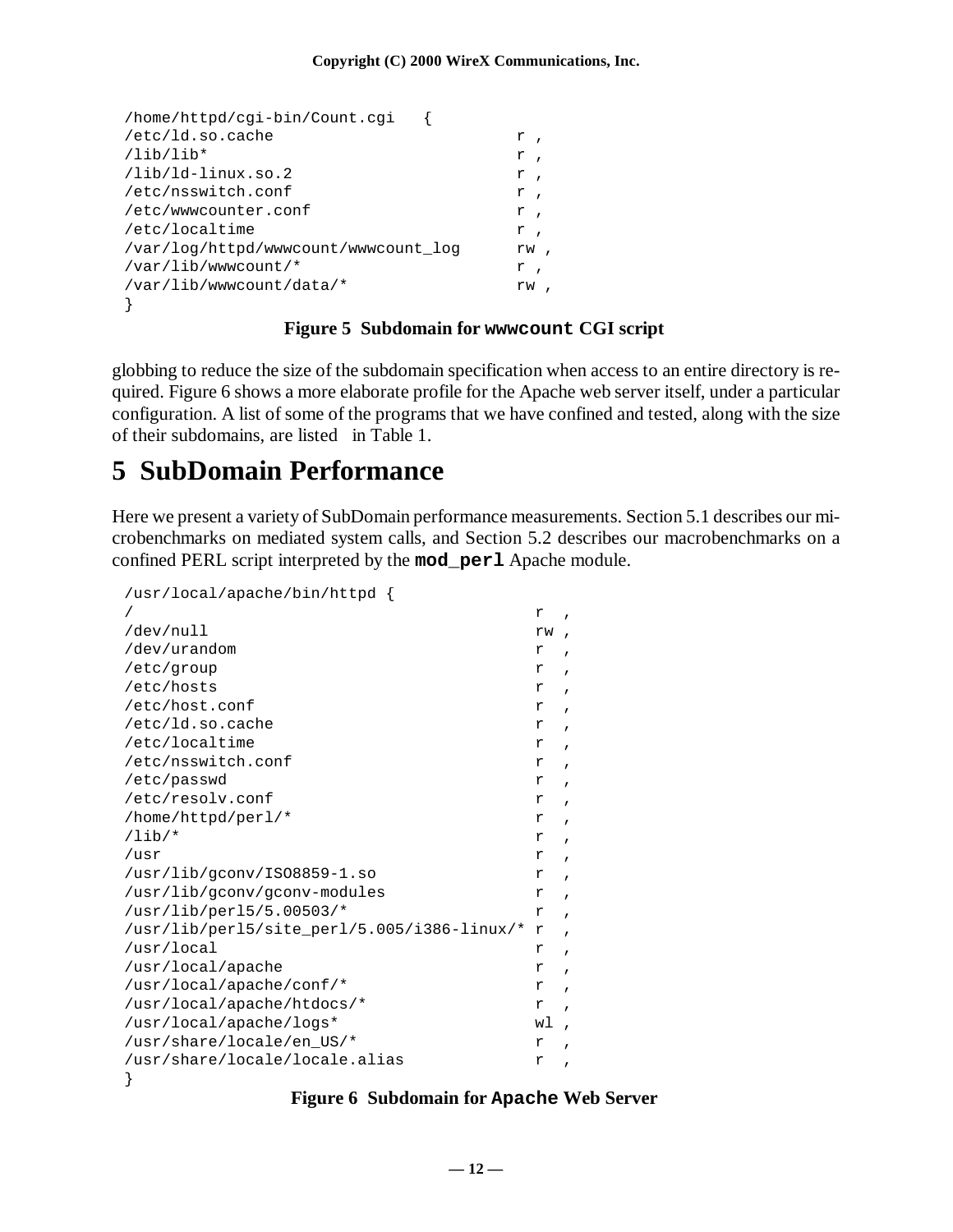| <b>Program</b>                     | <b>Size of Subdomain</b> |
|------------------------------------|--------------------------|
| Simple bash shell script           | 31 files                 |
| PHF CGI program                    | 14 files                 |
| CGI Mail program                   | 7 files                  |
| htsearch CGI program               | 11 files                 |
| www.count CGI program              | 10 files                 |
| Apache web server                  | 33 files                 |
| <b>lpd</b>                         | 16 files                 |
| lpq                                | 10 files                 |
| 1pc                                | 11 files                 |
| <b>Postfix Mail Delivery Agent</b> | 15 files                 |
| Postfix-script helper program      | 65 files                 |

**Table 1: SubDomain-confined Programs**

### **5.1 Microbenchmarks**

Here we use the usual benchmarking technique to measure affected system calls by crafting programs that issue each system call 10,000 times, run the programs several times, discard the first run to avoid cold cache effects, and average the remainder. All tests were performed on a dual-processor Pentium III 700 MHz, with 256 MB of RAM. Table 2 summarizes these results. We include measurement of the **get\_pid()** system call as a baseline for comparison against the **change\_hat()** system call, as **get\_pid()** is commonly regarded as the simplest system call.

| <b>System Call</b>         | <b>Standard Cost</b> | <b>SubDomain Cost</b> | % Overhead |
|----------------------------|----------------------|-----------------------|------------|
| fork()                     | 295                  | 295                   | 0%         |
| exec()                     | 1387                 | 1487                  | 7%         |
| open()                     | 3.71                 | 5.39                  | 45%        |
| get_pid() vs. change_hat() | 1.81                 | 4.70                  | 159%       |

**Table 2: SubDomain Microbenchmarks in microseconds**

As expected, he major overhead appears in the **open()**, **exec()** and **change\_hat()** system calls, where SubDomain is checking the action against the subdomain specification for the confined process.

### **5.2 Macrobenchmarks**

Our macrobenchmark is SubDomain confinement of a PERL script to be executed via the mod\_perl Apache module, thus exercising SubDomain's capability to confine *active content* scripts. To exercise the web server's cache, we replicated the PERL script 1000 times, and used the Webstone performance benchmark to measure the overhead cost of PERL scripted web pages protected with SubDomain vs. without protection. The PERL script itself reads two files with some busy-work in between, simulating a script that fetches a "container" template from one file, HTML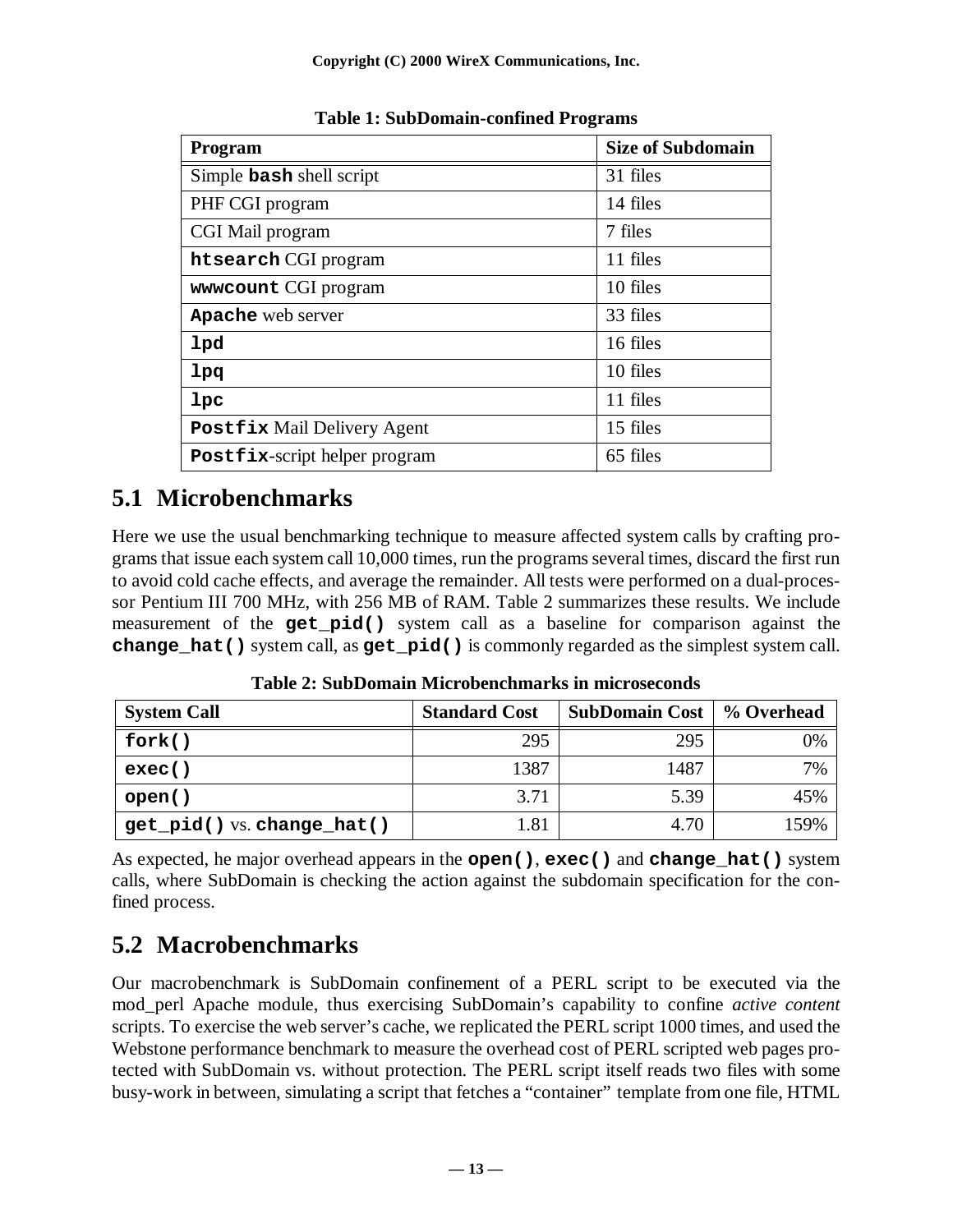content from another file, and does some interim processing to merge the two, e.g. compute a hit counter. The SubDomain profile for this script is shown in Figure 7.

The test environment used the same dual-processor Pentium III 700 MHz server with 256 MB of RAM, and a private network (crossover cable) via 100 Mbit ethernet.

The test results are shown in Table 3, measured for 5 to 10 concurrent client connections. Tests were run twice, and the results averaged. For all cases, the SubDomain overhead is between 1% and 2%, i.e. in the noise range.

| <b>Test</b> | # of<br><b>Clients</b> | <b>Connection</b><br>Rate | <b>Avg. Response</b><br>Time (ms) | <b>Avg. Client</b><br><b>Throughput</b> |
|-------------|------------------------|---------------------------|-----------------------------------|-----------------------------------------|
| Std.        | 5                      | 75.97                     | 66.5                              | 26.29                                   |
| SubDomain   | 5                      | 75.19                     | 66.5                              | 26.02                                   |
| % Overhead  |                        | 1%                        | 0%                                | 1%                                      |
| Std.        | 6                      | 78.14                     | 77                                | 27.04                                   |
| SubDomain   | 6                      | 76.56                     | 78                                | 26.49                                   |
| % Overhead  |                        | 2%                        | 1.3%                              | 2%                                      |
| Std.        | 7                      | 78.38                     | 89                                | 27.13                                   |
| SubDomain   | 7                      | 77.24                     | 90.5                              | 26.73                                   |
| % Overhead  |                        | 1.45%                     | 1.7%                              | 1.5%                                    |
| Std.        | 8                      | 78.26                     | 102                               | 27.08                                   |
| SubDomain   | 8                      | 76.71                     | 104                               | 26.54                                   |
| % Overhead  |                        | 2%                        | 2%                                | 2%                                      |
| Std.        | 9                      | 78.24                     | 115                               | 27.08                                   |
| SubDomain   | 9                      | 77.02                     | 116.5                             | 26.66                                   |
| % Overhead  |                        | 1.6%                      | 1.3%                              | 1.6%                                    |
| Std.        | 10                     | 78.43                     | 127                               | 27.15                                   |
| SubDomain   | 10                     | 77.07                     | 129.5                             | 26.67                                   |
| % Overhead  |                        | 1.7%                      | 2%                                | 1.7%                                    |

**Table 3: SubDomain Macrobenchmarks with WebStone**

```
/perl/0/cgitest-001.cgi {
/usr/lib/perl5/site_perl/5.005/i386-linux/Apache/Registry.pm r
/etc/localtime r
/usr/lib/perl5/5.00503/* r
/home/httpd/perl/0/cgitest-001.cgi r
/home/httpd/perl/0/cgitemplate-001.html r
/home/httpd/perl/0/cgidata-001 r
/var/log/httpd/* w
} Figure 7 Test PERL Script's SubDomain Profile
```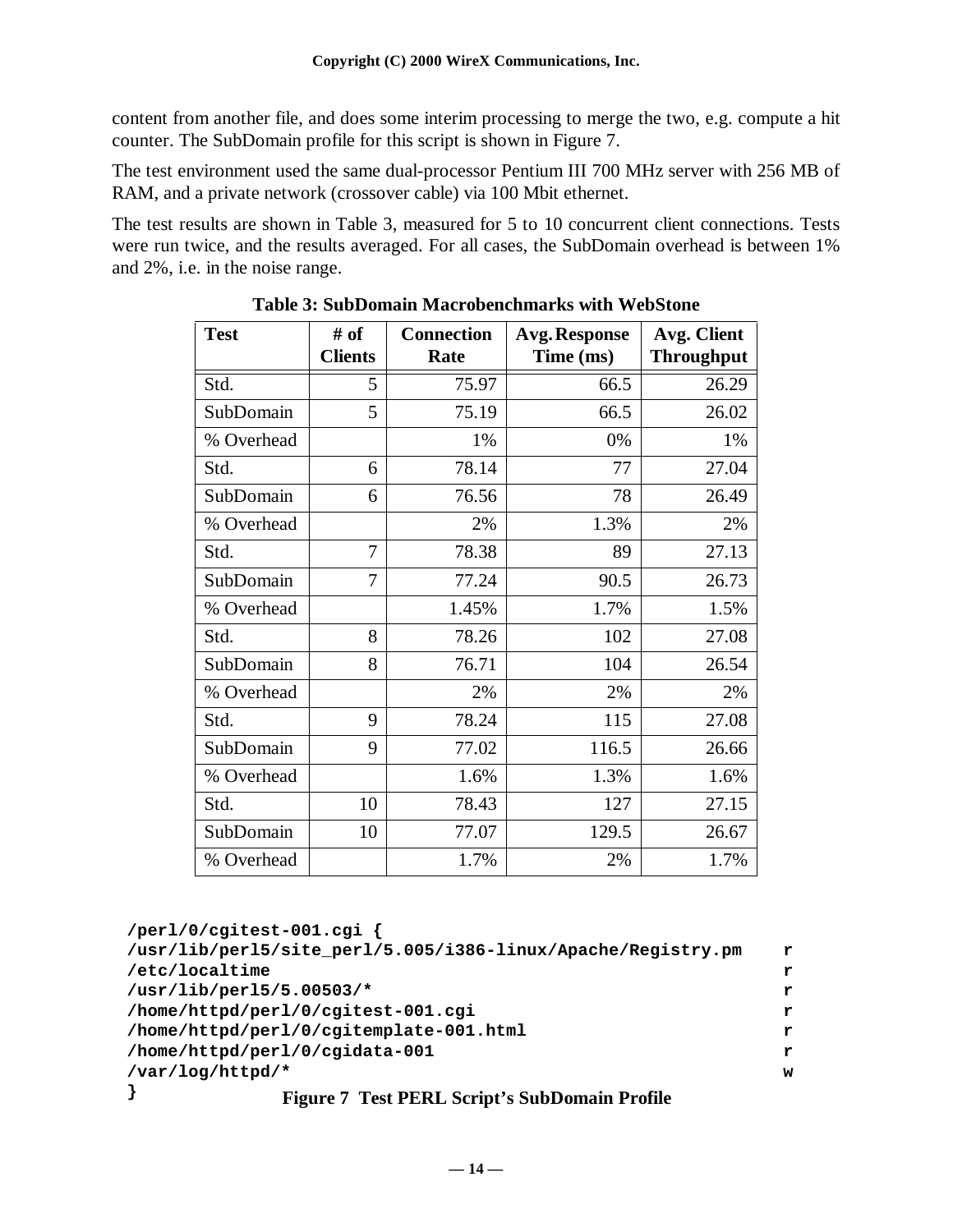## **6 Related Work**

Here we describe work that, similar to SubDomain, specifically attacks the problem of confining suspect programs. Despite the age of the notion of least privilege [33], much of this work has emerged relatively recently. It is our conjecture that this is a result of a shift in emphasis from defending *secrecy* (the dominant concern for military organizations) to defending *integrity* (the dominant concern for Internet-connected businesses) and the emergence of the notion of *survivability* [35]. This list of related work is necessarily partial, as the total body of related work is very large.

### **6.1 TRON**

The TRON system [10] is a kernel enhancement for ULTRIX that can confine a program's execution to a protection domain consisting of a finite set of *capabilities* in the form of file names. TRON adds the **tron\_fork()** system call, which functions exactly like the classic **fork()** system call, except that it specifies the protection domain as an extra argument. TRON is semantically most similar to SubDomain: the protection domains are the same (sets of files) and are similarly applied to host programs, orthogonal to user privileges. The major differences are:

- TRON is discretionary, while SubDomain is mandatory. TRON provides user commands to run programs in a confined domain, while SubDomain always runs a specified program in a confined domain. Thus in the usual DAC vs. MAC trade-off, TRON is more convenient for individual users, while SubDomain is more convenient for securing entire systems, e.g. server appliances.
- TRON's finest granularity is the ULTRIX process; it cannot confine loadable modules (see Section 3.2).

### **6.2 Janus**

Janus [25] is a user-level mechanism for confining programs to a specific set of resources. Intended to confine "helper" applications run from within a Web browser, Janus uses the **ptrace()** system call and a monitoring process to mediate all system calls made by the helper application. If the action proposed by the helper application violates a policy set by the user, then the monitoring process rejects the request. This approach requires four system calls to be executed to effect one confined system call.

### **6.3 Java 2 Security**

The Java 2 security model [4] allows the JVM to be configured to assign particular capabilities to designated Java *classes*, similar to the SubDomain notion of assigning file system capabilities to programs. This is an enrichment over the original Java security model [26] which assigned one fixed set of capabilities to remotely-loaded applets (almost nothing), and another fixed set of capabilities to locally-loaded applets (almost everything).

The Java 2 security mechanism is notable as the only system other than SubDomain capable of confining sub-process components, in that Java classes are typically smaller than the host OS processes. Naturally, the Java 2 security model does not apply to non-Java native executables.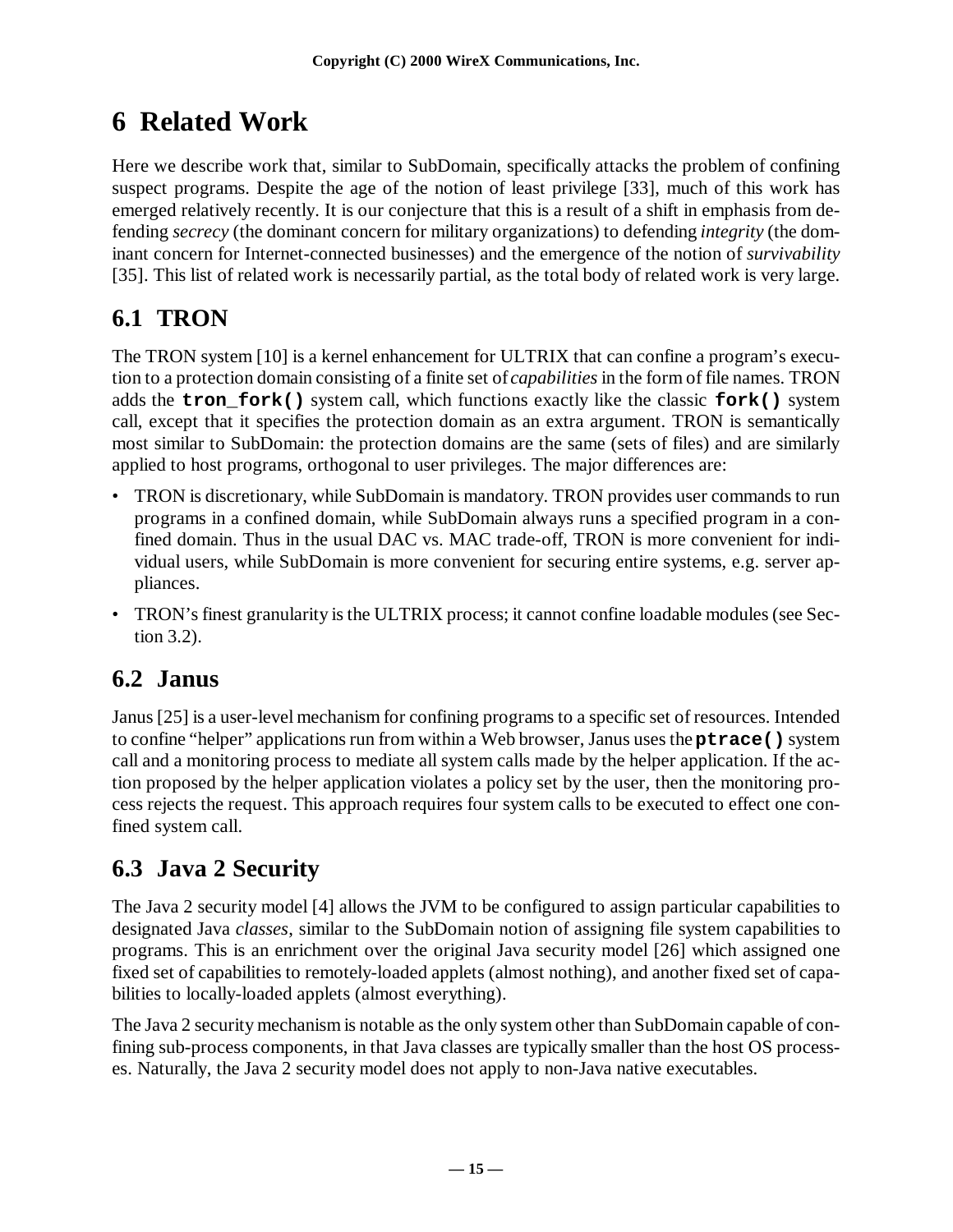#### **6.4 chroot Jail**

The **chroot** () system call<sup>2</sup> makes the argument directory be the effective root directory, i.e. "/" for the invoking process. The point of this operation is that the file system domain for the affected process is now limited to the contents of the argument directory. Any files that the application needs to access must be placed inside the chroot directory, or the access will fail.

The **chroot** technique is a popular form of confinement, in large part because standard kernels (e.g. Linux) support it. However, **chroot** has defects in all three of the dimensions a security enhancement should address:

- **Security**: **chroot** jails are resistant to *oblivious* attempts to escape the jail, i.e. attempts to access files that are not accessible within the jail. However, if the attacker can execute their own code within the chroot jail, it is fairly easy to break the jail and access outside files. Thus jailed programs generally cannot be trusted with strong privileges, i.e. it is insecure to depend on **chroot** to confine a **root** process.
- **Compatibility:** Each **chroot**'d program must have the necessary components of the file system replicated within its jail, which is problematic if the program requires access to a large, complex set of files, i.e. shell scripts need all invoked programs replicated into the **chroot** jail. Thus setting up a **chroot** jail can be a lot of tedious, complex work. The **chroot** technique also breaks programs that need to interact with other parts of the system.
- **Performance:** Because **chroot** jails require duplication of all resources needed by the jailed program (soft or hard links could be used as escape routes) they consume excessive disk space and file system buffer cache space.

### **6.5 Type Enforcement**

The type enforcement work [13, 7, 8] has recently been extended to provide better support for program confinement. *Kernel hypervisors* [28] provide a facility for installing small state machines that intercept kernel system calls and enforce a security policy. Such a facility can be viewed as a tool that could be used to build a SubDomain-like least privilege system. Fraiser, Badger and Feldman provide a similar tool for building security policy enforcement automata [23]. SubDomain provides the following key advantages over this technique:

- **Parsimony:** SubDomain is much simpler than the TE and DTE implementations; the SubDomain kernel code is approximately 1/10 the size of the DTE kernel patch. Simplicity is critical in security systems.
- **Safety:** The DTE Wrapper system [23] allows code to be inserted into the operating system to perform mediation. While this is a powerful technique, it is also dangerous: *malicious* DTE wrapper code could just as easily be inserted. In contrast, SubDomain profiles are easy to inspect to determine the security implications of updating a SubDomain profile. Furthermore, it is *strictly* safe to install a SubDomain profile where none existed before, because SubDomain strictly limits program privileges.<sup>3</sup>

<sup>2.&</sup>quot;man chroot" on most UNIX Systems

<sup>3.</sup>This observation due to Blaine Burnham.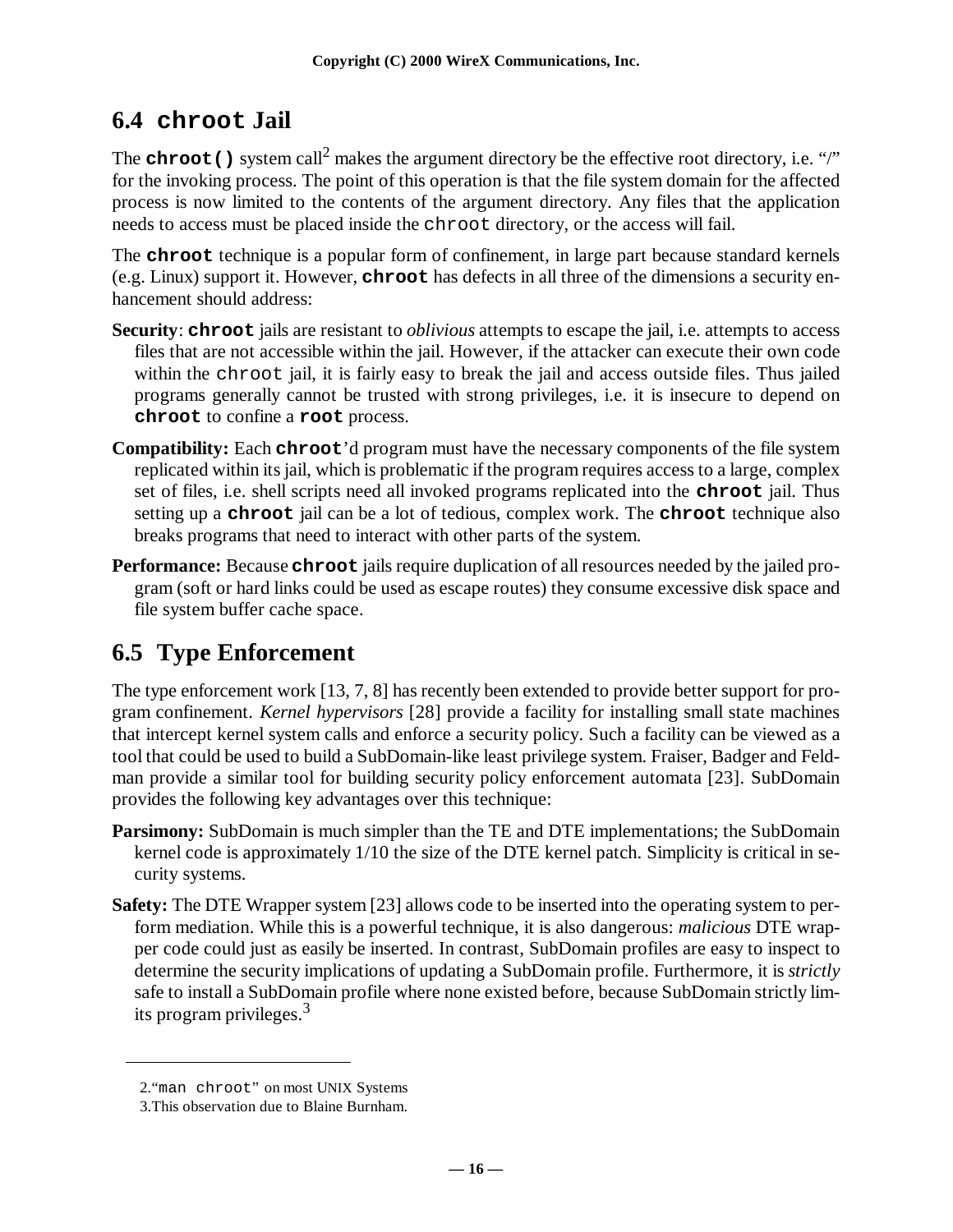#### **6.6 Application-Specific Mechanisms**

Various application environments provide their own least privilege-like mechanisms. For instance, the PERL interpreter includes a facility known as "taint", in which input provided to the PERL script *cannot* be used to formulate an action (i.e. **system()** operation) unless it has been "adequately" inspected by the PERL script [41]. PERL also includes a "safe PERL" facility, where in the programmer can specify a set of PERL operators that the script may not use.

Another application-specific least privilege mechanism is the notion of "wrappers." For example, CGI Wrappers [31] causes a CGI script to be run with the user-ID of the script owner, rather than the user-ID of the web server. Combined with the synthetic user-ID notion described in Section 2.1.1, CGI Wrappers can construct a least privilege environment for CGI scripts.

#### **6.7 PACLs: Program-based Access Control Lists**

We believe PACLs [42] to be the first instance of an access control system based on the program performing the operation. The PACL system is the exact dual of the SubDomain notion: files have an access control list that enumerates programs that are permitted to operate on that file. A simulated PACL system was built and evaluated, but an actual PACL system was never finished.

### **7 Status & Availability**

The implementation is not complete with respect to the description in this paper.

- The absolute and relative sub-domains described in Section 3.1is not complete: child processes either inherit the parent's profile, or use their own profile if one is specified.
- The multiple modes of requiring SubDomain confinement described in Section 4 is only partially implemented. The implementation currently supports "paranoid" mode where all processes must have SubDomain confinement, and "open" mode, where only the programs that are specified are confined by SubDomain.

SubDomain is implemented for Linux, and is available from  $http://immunix.org$ . The kernel enhancement portion is licensed under the GPL, and the non-kernel portions are proprietary to WireX but available for free for non-commercial use.

## **8 Conclusions**

Vulnerable software is a major security problem, mandating constant system administrator attention to keep systems up to date with vendor-supplied security patches. This is especially problematic for complex Internet servers, which are required to provide extensive services to anyone on the Internet. Some form of confinement mechanism to approximate least privilege is the generic solution, but often imposes more costs than administrators deploying in "internet time" can bear. Our SubDomain confinement mechanism advances over previous confinement work, simplifying both implementation and administration overheads by confining *programs* instead of *users*.

This approach enables SubDomain confinement to be packaged with programs, in contrast with confinement mechanisms that are bound to the system. SubDomain also provides fine-grained protection, confining software components *finer* than the host OS process, providing the unique capability to protect potentially vulnerable server *modules* such as Microsoft's Front Page Extensions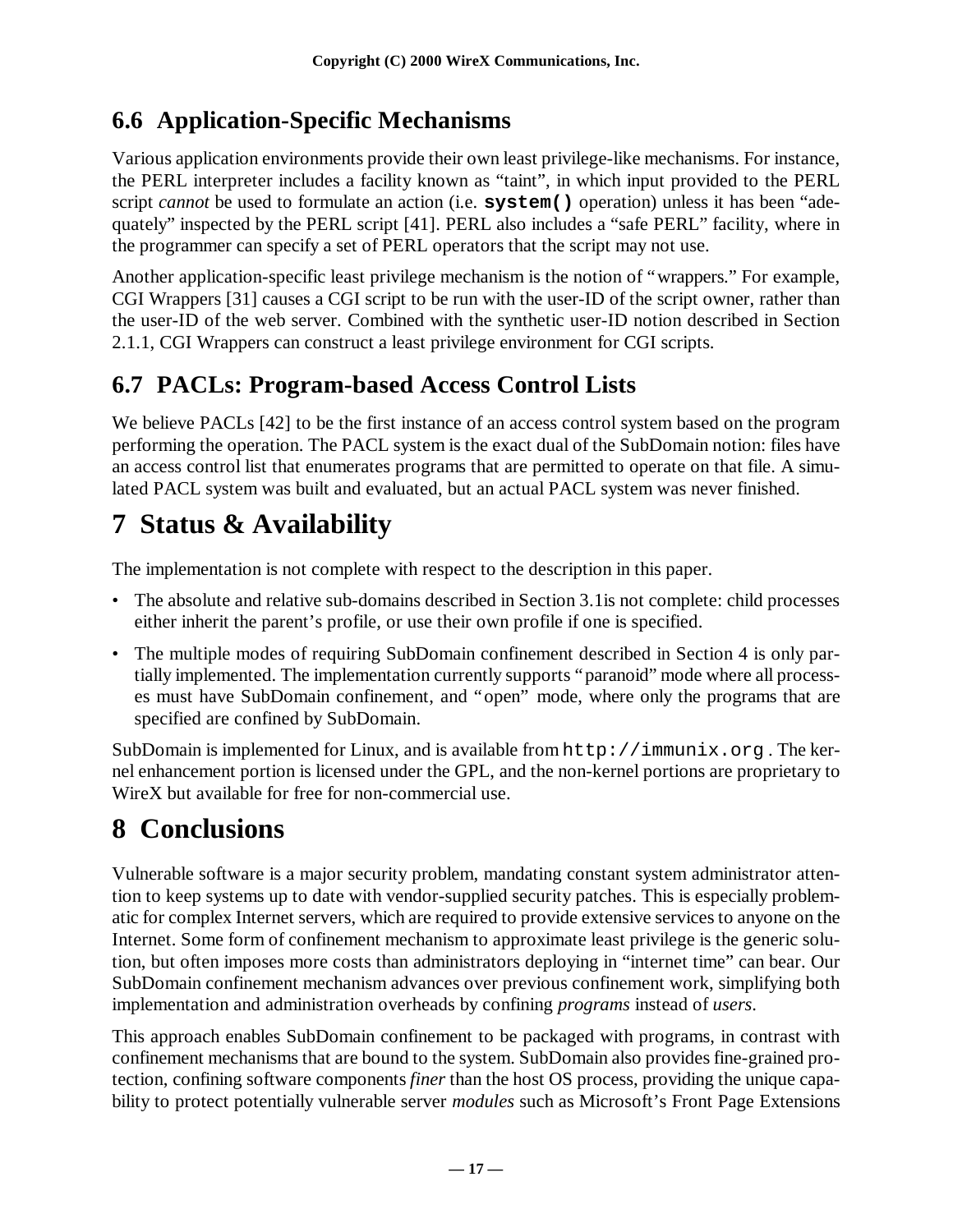to the Apache web server. We have implemented and tested the system, showing that it provides all three essential properties of a security enhancement: enhanced security, software compatibility, and preserved performance.

### **References**

- [1] Bowen Alpern and Fred B. Schneider. Defining Liveness. *Information Processing Letters*, 21(4):181–185, 1985.
- [2] Edward Amoroso. *Fundamentals of Computer Security Technology*. Prentice Hall, Englewood Cliffs, NJ, 1994.
- [3] Anonymous. The Java Web Server Architecture Overview, 1997. http:// www.javasoft.com/products/java-server/documentation/ webserver1.1/.
- [4] Anonymous. JDK 1.2 Security. http://java.sun.com/products/jdk/1.2/ docs/guide/security/index.html, March 1998.
- [5] Assorted. NCSA HTTPd Tutorial: Server Side Includes. http:// hoohoo.ncsa.uiuc.edu/docs/tutorials/includes.html.
- [6] Assorted. PHP Hypertext Processor. http://php3.org/.
- [7] L. Badger, D.F. Sterne, and et al. Practical Domain and Type Enforcement for UNIX. In *Proceedings of the IEEE Symposium on Security and Privacy*, Oakland, CA, May 1995.
- [8] Lee Badger, Daniel F. Sterne, David L. Sherman, Kenneth M. Walker, and Sheila A. Haghighat. A Domain and Type Enforcement UNIX Prototype. In *Proceedings of the USENIX Security Conference*, 1995.
- [9] Brian Behlendorf, Roy T. Fielding, Rob Hartill, David Robinson, Cliff Skolnick, Randy Terbush, Robert S. Thau, and Andrew Wilson. Apache HTTP Server Project. http:// www.apache.org.
- [10] Andrew Berman, Virgil Bourassa, and Erik Selberg. TRON: Process-Specific File Protection for the UNIX Operating System. In *Proceedings of the 1995 Winter USENIX Conference*. USENIX Association, 1995.
- [11] D. J. Bernstein. qmail, 1990. http://cr.yp.to/qmail.html.
- [12] M. Bishop and M. Digler. Checking for Race Conditions in File Accesses. *Computing Systems*, 9(2):131–152, Spring 1996. Also available at http:// olympus.cs.ucdavis.edu/ bishop/scriv/index.html.
- [13] W.E. Bobert and R.Y. Kain. A Practical Alternative to Hierarchical Integrity Policies. In *Proceedings of the 8th National Computer Security Conference*, Gaithersburg, MD, 1985.
- [14] CERT. Advisory CA-96.06: Vulnerability in NCSA/Apache CGI Example Code. ftp:// info.cert.org/pub/cert\_advisories/CA-96.06.cgi\_example\_code , September 1996.
- [15] CERT. Advisory CA-98.05: Multiple Vulnerabilities in BIND. ftp:// info.cert.org/pub/cert\_advisories/CA-98.05.bind\_problems, May 1998.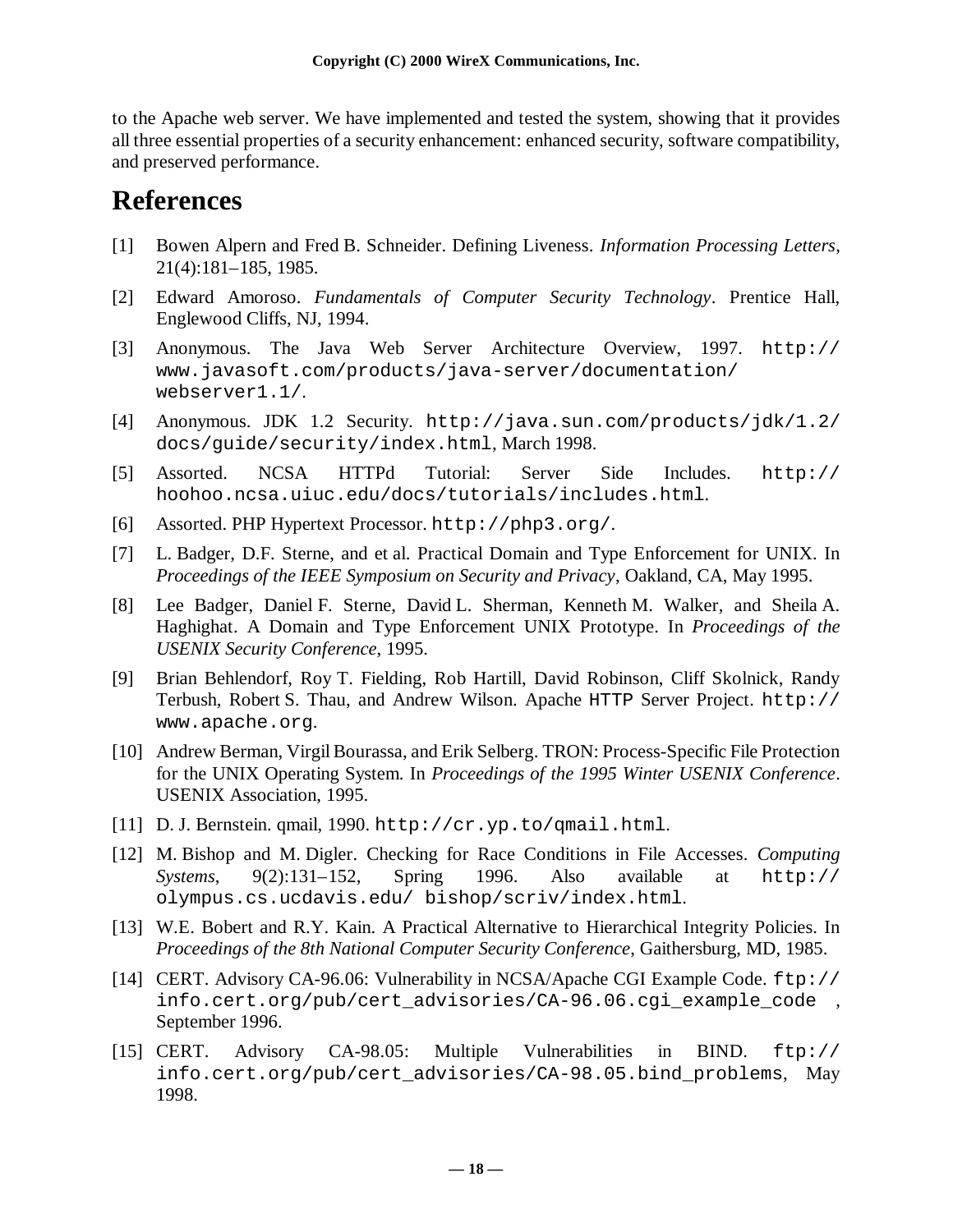- [16] Crispin Cowan, Ryan Finnin Day, and Hao Zhao. InDependence: Automating the Discovery of Application Dependencies. http://www.cse.ogi.edu/DISC/projects/ independence, 1997.
- [17] Crispin Cowan, Calton Pu, Dave Maier, Heather Hinton, Peat Bakke, Steve Beattie, Aaron Grier, Perry Wagle, and Qian Zhang. StackGuard: Automatic Adaptive Detection and Prevention of Buffer-Overflow Attacks. In *7th USENIX Security Conference*, pages 63–77, San Antonio, TX, January 1998.
- [18] Crispin Cowan, Perry Wagle, Calton Pu, Steve Beattie, and Jonathan Walpole. Buffer Overflows: Attacks and Defenses for the Vulnerability of the Decade. In *DARPA Information Survivability Conference and Expo (DISCEX)*, January 2000. Also presented as an invited talk at SANS 2000, March 23-26, 2000, Orlando, FL, http://schafercorpballston.com/discex.
- [19] Michele Crabb. Curmudgeon's Executive Summary. In Michele Crabb, editor, *The SANS Network Security Digest*. SANS, 1997. Contributing Editors: Matt Bishop, Gene Spafford, Steve Bellovin, Gene Schultz, Rob Kolstad, Marcus Ranum, Dorothy Denning, Dan Geer, Peter Neumann, Peter Galvin, David Harley, Jean Chouanard.
- [20] Drew Dean, Edward W. Felten, and Dan S. Wallach. Java Security: From HotJava to Netscape and Beyond. In *Proceedings of the IEEE Symposium on Security and Privacy*, Oakland, CA, 1996. http://www.cs.princeton.edu/sip/pub/ secure96.html.
- [21] eEye. IIS Remote Hole. http://www.eeye.com/database/advisories/ ad06081999/ad06081999.html, June 1999.
- [22] David F. Ferraiolo and Richard Kuhn. Role-Based Access Control. In *Proceedings of the 15th National Computer Security Conference*, Baltimore, MD, October 1992.
- [23] Tim Fraser, Lee Badger, and Mark Feldman. Hardening COTS Software with Generic Software Wrappers. In *Proceedings of the IEEE Symposium on Security and Privacy*, Oakland, CA, May 1999.
- [24] Neal Glew and Greg Morrisett. Type-Safe Linking and Modular Assembly Language. In *Twenty-Sixth ACM SIGPLAN-SIGACT Symposium on Principles of Programming Languages*, pages 250–261, San Antonio, TX, January 1999. http:// www.cs.cornell.edu/talc/papers.html.
- [25] Ian Goldberg, David Wagner, Randi Thomas, and Eric Brewer. A Secure Environment for Untrusted Helper Applications. In *6th USENIX Security Conference*, San Jose, CA, July 1996.
- [26] James Gosling and Henry McGilton. The Java Language Environment: A White Paper. http://www.javasoft.com/docs/white/langenv/, May 1996.
- [27] J.A. McLean. A General Theory of the Composition for Trace Sets Closed Under Selective Interleaving Functions. In *Proceedings of the IEEE Symposium on Security and Privacy*, pages 79–93, Oakland, CA, May 1994.
- [28] Terrance Mitchem, Raymond Lu, and Richard O'Brien. Using Kernel Hypervisors to Secure Applications. In *Proceedings of the Annual Computer Security Application Conference*, December 1997.